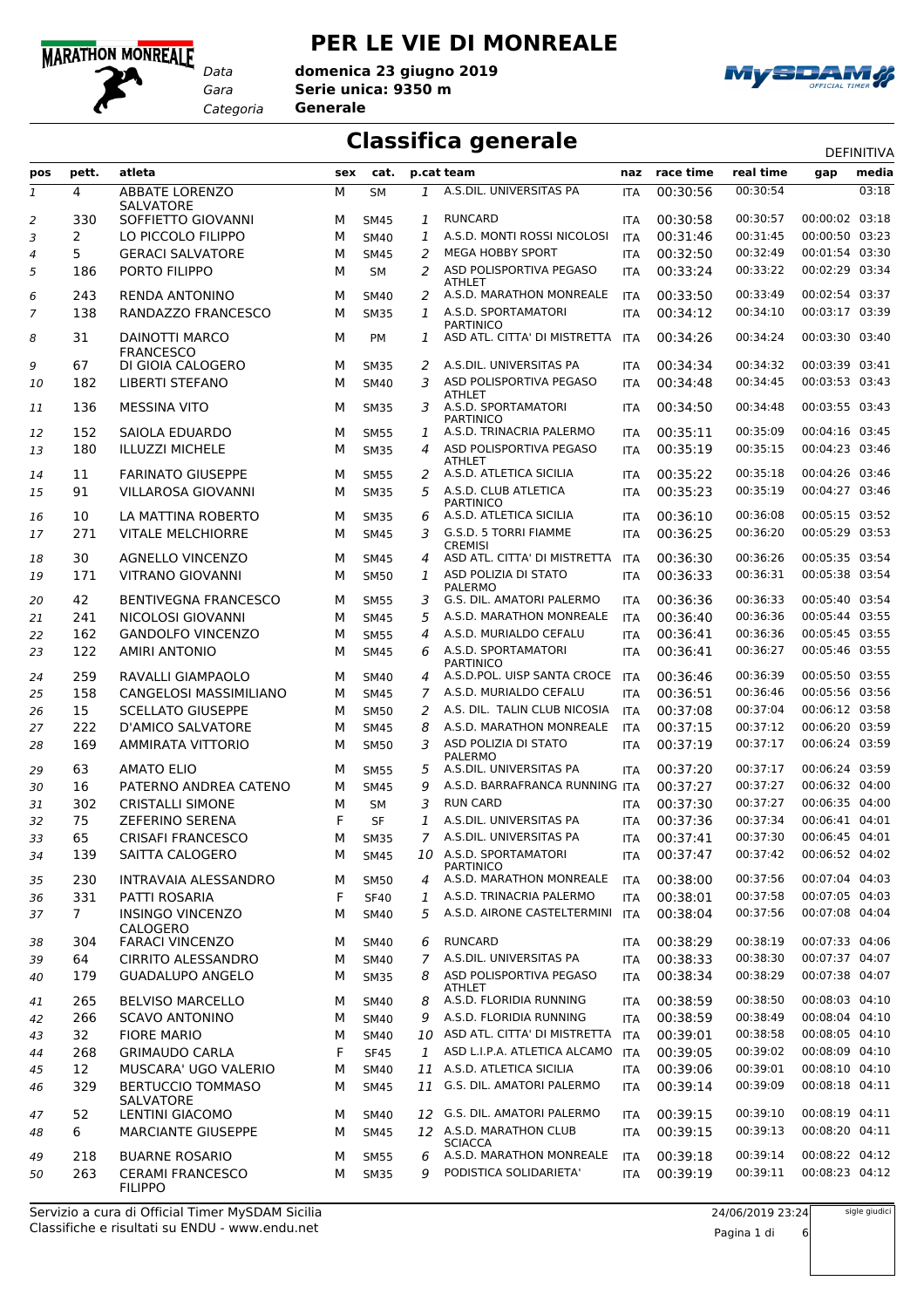|     | pett. | atleta                                    | sex | cat.        |    | p.cat team                                                         | naz        | race time | real time            | ᅛᄂᆝᄞᅁᄓᅜ               | media |
|-----|-------|-------------------------------------------|-----|-------------|----|--------------------------------------------------------------------|------------|-----------|----------------------|-----------------------|-------|
| pos |       |                                           |     |             |    |                                                                    |            |           | 00:39:09             | gap<br>00:08:23 04:12 |       |
| 51  | 117   | MANISCALCO GIOACCHINO                     | M   | <b>SM45</b> |    | 13 A.S. DIL. MARATHON MISILMERI ITA<br>14 A.S.D. MARATHON MONREALE |            | 00:39:19  |                      | 00:08:25 04:12        |       |
| 52  | 224   | DI VERDE GIOACCHINO                       | М   | <b>SM45</b> |    | A.S.D. MARATHON MONREALE                                           | <b>ITA</b> | 00:39:21  | 00:39:13<br>00:39:25 | 00:08:32 04:13        |       |
| 53  | 245   | RIZZO ANDREA                              | М   | <b>SM40</b> | 13 | 10 A.S.D. MARATHON MONREALE                                        | <b>ITA</b> | 00:39:28  | 00:39:35             | 00:08:42 04:14        |       |
| 54  | 223   | DI LORENZO BENEDETTO                      | м   | <b>SM35</b> |    | ASD PALERMO RUNNING                                                | <b>ITA</b> | 00:39:37  | 00:39:28             | 00:08:46 04:14        |       |
| 55  | 209   | SILENO FRANCESCO                          | м   | <b>SM50</b> | 5  |                                                                    | <b>ITA</b> | 00:39:41  | 00:39:34             | 00:08:47 04:14        |       |
| 56  | 88    | <b>NOTO DANIELE</b>                       | м   | <b>SM40</b> |    | 14 A.S.D. CLUB ATLETICA<br><b>PARTINICO</b>                        | <b>ITA</b> | 00:39:43  |                      |                       |       |
| 57  | 246   | SANGHEZ ANTONINO                          | М   | <b>SM55</b> | 7  | A.S.D. MARATHON MONREALE                                           | <b>ITA</b> | 00:39:43  | 00:39:40             | 00:08:48 04:14        |       |
| 58  | 212   | <b>CIMO MASSIMO</b>                       | М   | <b>SM45</b> | 15 | <b>CORLEONE MARATHON</b>                                           | ITA        | 00:39:46  | 00:39:44             | 00:08:50 04:15        |       |
| 59  | 54    | PARRINELLO SALVATORE                      | M   | <b>SM35</b> | 11 | G.S. DIL. AMATORI PALERMO                                          | <b>ITA</b> | 00:39:50  | 00:39:40             | 00:08:54 04:15        |       |
| 60  | 178   | <b>GRECO GAETANO</b>                      | М   | <b>SM55</b> | 8  | ASD POLISPORTIVA PEGASO                                            | <b>ITA</b> | 00:39:51  | 00:39:42             | 00:08:55 04:15        |       |
|     |       |                                           |     |             |    | <b>ATHLET</b><br>A.S.D. SPORTAMATORI                               |            |           |                      | 00:09:04 04:16        |       |
| 61  | 328   | SOFFIETTO PIETRO<br><b>GIUSEPPE</b>       | M   | <b>SM50</b> | 6  | <b>PARTINICO</b>                                                   | <b>ITA</b> | 00:40:00  | 00:39:50             |                       |       |
| 62  | 269   | <b>MANNO ANDREA</b>                       | M   | <b>SM50</b> | 7  | ASD L.I.P.A. ATLETICA ALCAMO                                       | <b>ITA</b> | 00:40:12  | 00:40:07             | 00:09:16 04:17        |       |
| 63  | 13    | <b>RUSSELLO PAOLO</b>                     | M   | <b>SM35</b> | 12 | A.S.D. ATLETICA SICILIA                                            | <b>ITA</b> | 00:40:12  | 00:40:08             | 00:09:17 04:17        |       |
| 64  | 279   | <b>SCAVONE ANDREA</b>                     | M   | <b>SM45</b> | 16 | ASD COCOON CLUB MAZARA                                             | <b>ITA</b> | 00:40:14  | 00:40:08             | 00:09:18 04:18        |       |
| 65  | 128   | LO BAIDO CARMELO                          | М   | <b>SM55</b> | 9  | A.S.D. SPORTAMATORI                                                | <b>ITA</b> | 00:40:17  | 00:40:10             | 00:09:21 04:18        |       |
|     |       |                                           |     |             |    | <b>PARTINICO</b>                                                   |            |           |                      |                       |       |
| 66  | 249   | <b>TERMINI SILVIO</b>                     | M   | <b>SM40</b> | 15 | A.S.D. MARATHON MONREALE                                           | <b>ITA</b> | 00:40:19  | 00:40:07             | 00:09:24 04:18        |       |
| 67  | 23    | LAZZARO BASILIO                           | M   | <b>SM45</b> |    | 17 A.S.D. PODISTICA CAPO<br>D'ORLANDO                              | <b>ITA</b> | 00:40:27  | 00:40:21             | 00:09:31 04:19        |       |
| 68  | 275   | <b>GALLO FABRIZIO</b>                     | М   | <b>SM55</b> | 10 | ASD COCOON CLUB MAZARA                                             | ITA        | 00:40:28  | 00:40:23             | 00:09:33 04:19        |       |
| 69  | 185   | <b>MACRI' GIUSEPPE</b>                    | M   | <b>SM</b>   | 4  | ASD POLISPORTIVA PEGASO                                            | <b>ITA</b> | 00:40:30  | 00:40:22             | 00:09:34 04:19        |       |
|     |       |                                           |     |             |    | <b>ATHLET</b>                                                      |            |           |                      |                       |       |
| 70  | 219   | CAMPAGNA ARCANGELO                        | М   | <b>SM55</b> | 11 | A.S.D. MARATHON MONREALE                                           | <b>ITA</b> | 00:40:30  | 00:40:17             | 00:09:35 04:19        |       |
| 71  | 296   | <b>COPPOLA SALVATORE</b>                  | М   | <b>SM55</b> |    | 12 RUNCARD                                                         | <b>ITA</b> | 00:40:31  | 00:40:24             | 00:09:36 04:19        |       |
| 72  | 214   | SUNSERI DOMENICO                          | м   | <b>SM45</b> | 18 | <b>CORLEONE MARATHON</b>                                           | <b>ITA</b> | 00:40:32  | 00:40:30             | 00:09:36 04:20        |       |
| 73  | 253   | RAVESI GIOVANBATTISTA                     | М   | <b>SM45</b> | 19 | <b>GOOD RACE TEAM</b>                                              | <b>ITA</b> | 00:40:32  | 00:40:23             | 00:09:36 04:20        |       |
| 74  | 286   | <b>GELOSO PAOLO</b>                       | М   | <b>SM35</b> | 13 | ASD RUNNERS MONTELEPRE                                             | <b>ITA</b> | 00:40:35  | 00:40:29             | 00:09:39 04:20        |       |
| 75  | 62    | <b>SCAGLIONE ALBERTO</b>                  | М   | <b>SM45</b> | 20 | A.S. DIL. ATL.MONDELLO                                             | <b>ITA</b> | 00:40:35  | 00:40:33             | 00:09:40 04:20        |       |
| 76  | 254   | <b>VENTO DAMIANO</b>                      | M   | <b>SM45</b> | 21 | <b>GOOD RACE TEAM</b>                                              | <b>ITA</b> | 00:40:37  | 00:40:22             | 00:09:42 04:20        |       |
| 77  | 181   | LA MANTIA VINCENZO                        | M   | <b>SM55</b> |    | 13 ASD POLISPORTIVA PEGASO<br>ATHLET                               | <b>ITA</b> | 00:40:39  | 00:40:32             | 00:09:43 04:20        |       |
| 78  | 240   | <b>MESSINA PIETRO</b>                     | M   | <b>SM40</b> | 16 | A.S.D. MARATHON MONREALE                                           | <b>ITA</b> | 00:40:45  | 00:40:41             | 00:09:49 04:21        |       |
| 79  | 59    | ACUTO GIOVANNI                            | М   | <b>SM45</b> |    | 22 A.S. DIL. POL. ATL. BAGHERIA                                    | <b>ITA</b> | 00:40:47  | 00:40:41             | 00:09:51 04:21        |       |
| 80  | 124   | CALANDRA SALVATORE                        | М   | <b>SM40</b> |    | 17 A.S.D. SPORTAMATORI                                             | <b>ITA</b> | 00:40:53  | 00:40:45             | 00:09:58 04:22        |       |
|     |       |                                           |     |             |    | <b>PARTINICO</b>                                                   |            |           |                      |                       |       |
| 81  | 174   | <b>CHIANELLO GIOVANNI</b>                 | M   | <b>SM55</b> |    | 14 ASD POLISPORTIVA PEGASO<br><b>ATHLET</b>                        | <b>ITA</b> | 00:40:54  | 00:40:47             | 00:09:59 04:22        |       |
| 82  | 40    | ALIA EMIRO                                | М   | <b>SM55</b> | 15 | G.S. DIL. AMATORI PALERMO                                          | ITA        | 00:40:56  | 00:40:43             | 00:10:01 04:22        |       |
| 83  | 151   | RINALDI GIUSEPPINA                        | F   | <b>SF</b>   | 2  | A.S.D. TRINACRIA PALERMO                                           | <b>ITA</b> | 00:40:58  | 00:40:55             | 00:10:02 04:22        |       |
| 84  | 168   | <b>MARTELLI FULVIO</b>                    | м   | <b>SM45</b> | 23 | POLISPORTIVA MIMMO FERRITO ITA                                     |            | 00:41:01  | 00:40:54             | 00:10:05 04:23        |       |
| 85  | 96    | FEROTTI GIOVANNI                          | М   | <b>SM60</b> | 1  | A.S. DIL. MARATHON                                                 | <b>ITA</b> | 00:41:07  | 00:40:57             | 00:10:12 04:23        |       |
|     |       |                                           |     |             |    | <b>ALTOFONTE</b>                                                   |            |           |                      |                       |       |
| 86  | 332   | <b>D'AMORE GIUSEPPE</b>                   | м   | <b>SM50</b> | 8  | ASD POLISPORTIVA PEGASO<br><b>ATHLET</b>                           | <b>ITA</b> | 00:41:13  | 00:41:06             | 00:10:18 04:24        |       |
| 87  | 293   | ORLANDO ANTONIO                           | M   | <b>SM50</b> | 9  | ASD GRUPPO CICLO-PODISTICO ITA                                     |            | 00:41:17  | 00:41:14             | 00:10:22 04:24        |       |
|     |       |                                           |     |             |    | <b>CIMINNA</b>                                                     |            |           |                      |                       |       |
| 88  | 257   | <b>SCOMA CARMELO</b>                      | M   | <b>SM35</b> | 14 | NOW TEAM A.S.D.                                                    | <b>ITA</b> | 00:41:21  | 00:41:02             | 00:10:25 04:25        |       |
| 89  | 161   | DI BELLA LUIGI                            | M   | <b>SM45</b> |    | 24 A.S.D. MURIALDO CEFALU                                          | <b>ITA</b> | 00:41:27  | 00:41:13             | 00:10:31 04:25        |       |
| 90  | 71    | <b>MARCHI' GIUSEPPE</b><br><b>GIORGIO</b> | м   | <b>SM55</b> |    | 16 A.S.DIL. UNIVERSITAS PA                                         | <b>ITA</b> | 00:41:29  | 00:41:25             | 00:10:33 04:26        |       |
| 91  | 167   | <b>DENARO GIOVANNI</b>                    | м   | <b>SM50</b> | 10 | POLISPORTIVA MIMMO FERRITO ITA                                     |            | 00:41:30  | 00:41:22             | 00:10:35 04:26        |       |
| 92  | 282   | CARATOZZOLO ETTORE                        | М   | <b>SM60</b> | 2  | A.S.D. HIMERA MARATHON                                             | <b>ITA</b> | 00:41:36  | 00:41:26             | 00:10:40 04:26        |       |
| 93  | 197   | MAZZARA ALBERTO                           | M   | <b>SM55</b> | 17 | NONSOLOCORSA                                                       | <b>ITA</b> | 00:41:39  | 00:41:30             | 00:10:44 04:27        |       |
| 94  | 132   | <b>MACALUSO VITO</b>                      | М   | <b>SM50</b> |    | 11 A.S.D. SPORTAMATORI                                             | <b>ITA</b> | 00:41:41  | 00:41:34             | 00:10:46 04:27        |       |
|     |       |                                           |     |             |    | <b>PARTINICO</b>                                                   |            |           |                      |                       |       |
| 95  | 76    | LA MALFA MARCELLO                         | м   | <b>SM45</b> |    | 25 A.S.D.GR.ATL.POL.CASTELBUO                                      | <b>ITA</b> | 00:41:44  | 00:41:33             | 00:10:49 04:27        |       |
| 96  | 17    | LUPO ROSARIO                              | М   | <b>SM50</b> | 12 | <b>NESE</b><br>DELTA SPEDIZIONI                                    | <b>ITA</b> | 00:41:54  | 00:41:43             | 00:10:58 04:28        |       |
| 97  | 45    | CANNOVA MAURIZIO                          | M   | <b>SM55</b> | 18 | G.S. DIL. AMATORI PALERMO                                          | <b>ITA</b> | 00:41:55  | 00:41:45             | 00:10:59 04:28        |       |
| 98  | 261   | <b>TURLA' CONCETTO</b>                    | М   | <b>SM40</b> | 18 | ULTRARUNNING RAGUSA                                                | <b>ITA</b> | 00:41:56  | 00:41:42             | 00:11:01 04:29        |       |
| 99  | 34    | <b>MARTINO GIUSEPPE</b>                   | М   | <b>SM50</b> | 13 | ASD ATL. CITTA' DI MISTRETTA                                       | ITA        | 00:42:02  | 00:41:58             | 00:11:06 04:29        |       |
| 100 | 97    | <b>GIANGRECO MARIA</b>                    | F   | <b>SF55</b> |    | 1 A.S. DIL. MARATHON                                               | <b>ITA</b> | 00:42:06  | 00:42:00             | 00:11:10 04:30        |       |
|     |       |                                           |     |             |    | <b>ALTOFONTE</b>                                                   |            |           |                      |                       |       |
| 101 | 305   | <b>FELICE NUNZIO</b>                      | M   | <b>SM35</b> |    | 15 ACSI SICILIA OCCIDENTALE                                        | <b>ITA</b> | 00:42:06  | 00:42:01             | 00:11:11 04:30        |       |
| 102 | 260   | <b>MIGLIORE LUCA</b>                      | M   | <b>SM40</b> |    | 19 A.S.D. BAROCCO RUNNING                                          | <b>ITA</b> | 00:42:09  | 00:41:55             | 00:11:14 04:30        |       |
| 103 | 24    | MADDALENA ANTONINO                        | м   | <b>SM50</b> |    | <b>RAGUSA</b><br>14 A.S.D.PODISTICA CAPO                           | <b>ITA</b> | 00:42:14  | 00:42:03             | 00:11:19 04:30        |       |
|     |       |                                           |     |             |    | D'ORLANDO                                                          |            |           |                      |                       |       |
| 104 | 123   | <b>BARRALE MICHELE</b>                    | м   | <b>SM55</b> |    | 19 A.S.D. SPORTAMATORI<br><b>PARTINICO</b>                         | <b>ITA</b> | 00:42:15  | 00:42:00             | 00:11:19 04:31        |       |
| 105 | 270   | <b>BOMMARITO ANNA</b>                     | F   | <b>SF50</b> | 1  | G.S.D. 5 TORRI FIAMME                                              | <b>ITA</b> | 00:42:15  | 00:42:08             | 00:11:19 04:31        |       |
|     |       |                                           |     |             |    | <b>CREMISI</b>                                                     |            |           |                      |                       |       |

Classifiche e risultati su ENDU - www.endu.net Servizio a cura di Official Timer MySDAM Sicilia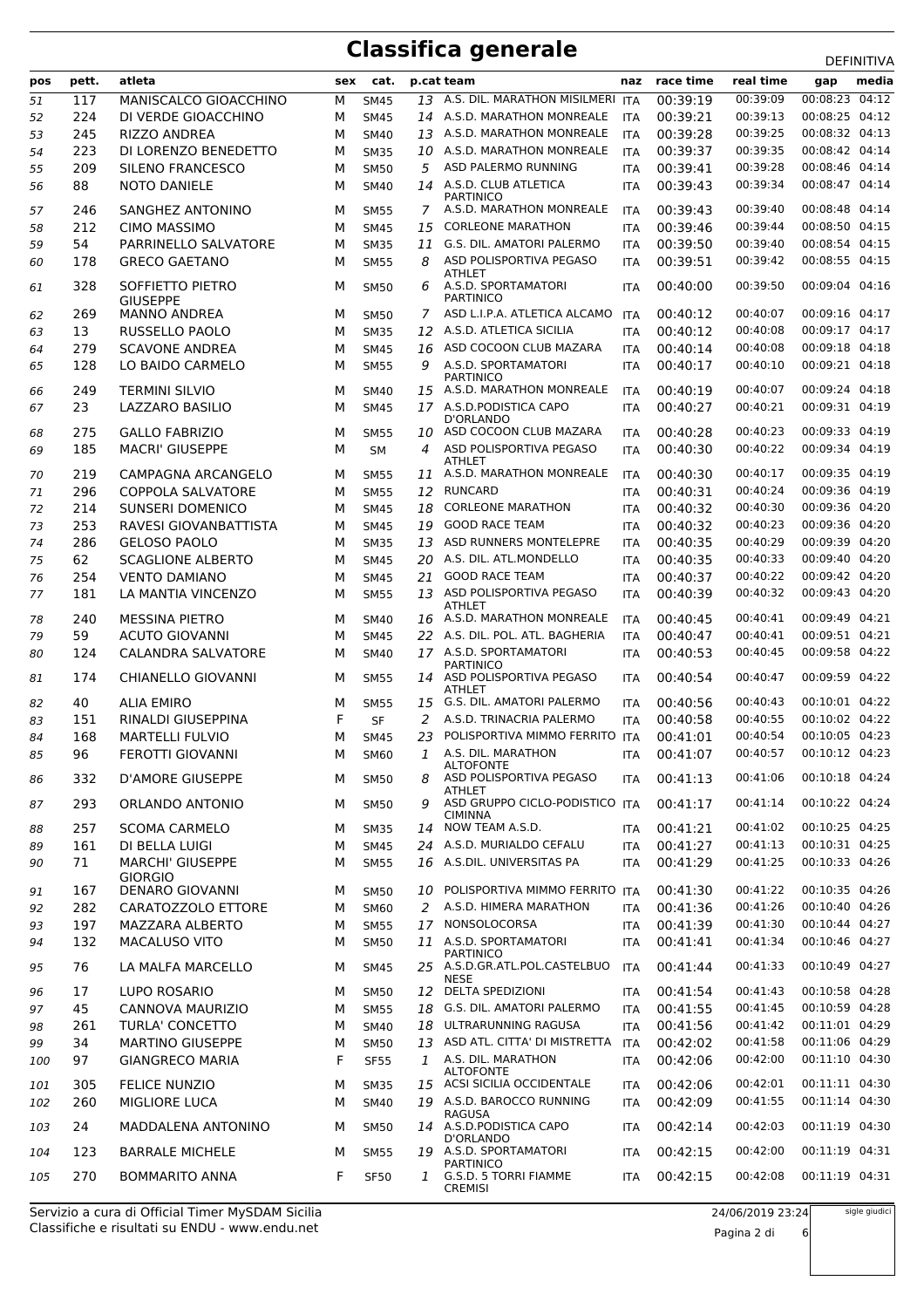| 00:11:20 04:31<br>00:42:09<br>20 A.S.DIL. UNIVERSITAS PA<br>00:42:15<br>73<br>PELLICCIA SALVATORE<br>М<br><b>SM40</b><br><b>ITA</b><br>106<br>00:11:20 04:31<br>74<br><b>SAMPINO ANTONIO</b><br>A.S.DIL. UNIVERSITAS PA<br>00:42:16<br>00:42:14<br>М<br><b>SM40</b><br>21<br>107<br><b>ITA</b><br>00:11:22 04:31<br>26 A.S.D. CLUB ATLETICA<br>00:42:17<br>00:42:10<br>81<br>DI FRANCO MICHELE<br>М<br>108<br><b>SM45</b><br><b>ITA</b><br><b>PARTINICO</b><br>00:11:25 04:31<br>172<br><b>ANANIA VINCENZO</b><br>ASD POLISPORTIVA PEGASO<br>00:42:21<br>00:42:12<br>109<br>M<br><b>SM35</b><br>16<br><b>ITA</b><br><b>ATHLET</b><br>15 A.S.D. CLUB ATLETICA<br>00:42:13<br>00:11:26 04:31<br>78<br>ANSELMO ANTONIO<br>00:42:21<br>110<br>M<br><b>SM50</b><br><b>ITA</b><br><b>PARTINICO</b><br>00:42:20<br>00:11:29 04:32<br>236<br>A.S.D. MARATHON MONREALE<br>00:42:25<br><b>MAGNOLIA GIUSEPPE</b><br>M<br><b>SM55</b><br>20<br><b>ITA</b><br>111<br>16 A.S.D. CLUB ATLETICA<br>00:42:20<br>00:11:32 04:32<br>86<br><b>MULE' FRANCESCO</b><br>00:42:27<br><b>SM50</b><br>112<br>M<br>ITA<br><b>PARTINICO</b><br>A.S.D. PALERMO CITY RUNNERS ITA<br>00:42:31<br>00:11:42 04:33<br>SORVILLO SIMONA<br>F<br>00:42:37<br>192<br><b>SF40</b><br>2<br>113<br><b>RUNCARD</b><br>00:42:25<br>00:11:44 04:33<br>312<br>LA ROSA MARCELLO<br>00:42:39<br>М<br>114<br><b>SM50</b><br>17<br><b>ITA</b><br>F<br><b>VERNACI ROSA RITA</b><br>A.S.D. TRINACRIA PALERMO<br>00:42:40<br>00:42:34<br>00:11:44 04:33<br>155<br><b>SF50</b><br>2<br>115<br><b>ITA</b><br>206<br>ASD PALERMO RUNNING<br>00:42:26<br>00:11:47 04:34<br>MANISCALDI ANTONINO<br>00:42:43<br>М<br>17<br>116<br><b>SM35</b><br><b>ITA</b><br>ASD PALERMO RUNNING<br>00:42:38<br>00:11:56 04:34<br>210<br><b>TROIA GIOVANNI</b><br>00:42:51<br>М<br><b>SM55</b><br>21<br>117<br><b>ITA</b><br>A.S. DIL. MARATHON MISILMERI ITA<br>00:42:51<br>00:42:48<br>00:11:56 04:34<br>118<br>LANDOLINA GIOVANNI<br>118<br>М<br><b>SM50</b><br>18<br>00:12:01 04:35<br>NONSOLOCORSA<br>00:42:54<br>196<br><b>LASCARI FILIPPA</b><br>F<br>2<br>00:42:57<br><b>SF45</b><br>119<br>ITA<br>F<br>00:12:02 04:35<br><b>BONANNO ANGELITA</b><br>A.S. DIL. MARATHON MISILMERI ITA<br>00:42:57<br>00:42:53<br>114<br>SF40<br>3<br>120<br>F<br>00:12:02 04:35<br>278<br><b>MARTOGLIO NATHALIE</b><br>ASD COCOON CLUB MAZARA<br>00:42:58<br>00:42:52<br>1<br>121<br><b>SF35</b><br><b>ITA</b><br>00:12:09 04:36<br>G.S. DIL. AMATORI PALERMO<br>00:42:53<br>47<br>DE CARO IGNAZIO<br>22<br>00:43:05<br>122<br>M<br><b>SM55</b><br>ITA<br>72<br>F<br>A.S.DIL. UNIVERSITAS PA<br>00:12:11 04:36<br><b>MOSCA VITINA</b><br>00:43:06<br>00:43:01<br><b>SF50</b><br>3<br>123<br><b>ITA</b><br>27 ASD POLIZIA DI STATO<br>00:12:13 04:36<br><b>CENTINEO FRANCESCO</b><br>00:43:08<br>00:42:53<br>170<br>M<br><b>SM45</b><br>124<br><b>ITA</b><br><b>PALERMO</b><br>00:12:13 04:36<br>231<br><b>LEONE ANTONINO</b><br>22 A.S.D. MARATHON MONREALE<br>00:43:09<br>00:43:02<br>125<br>М<br><b>SM40</b><br>ITA<br>69<br>F<br>A.S.DIL. UNIVERSITAS PA<br>00:43:10<br>00:43:04<br>00:12:15 04:36<br><b>GAMBINO LAURA</b><br>2<br>126<br><b>SF35</b><br><b>ITA</b><br>00:12:16 04:37<br>A.S.DIL. UNIVERSITAS PA<br>00:43:06<br>70<br>LO CACCIATO PAOLINO<br>00:43:11<br>М<br><b>SM45</b><br>28<br>127<br><b>ITA</b><br>00:12:17 04:37<br>221<br>D'ALCAMO GAETANO<br>A.S.D. MARATHON MONREALE<br>00:43:13<br>00:43:09<br>128<br>M<br><b>SM50</b><br>19<br><b>ITA</b><br>00:12:18 04:37<br>98<br><b>INCHIAPPA ANTONINO</b><br>23 A.S. DIL. MARATHON<br>00:43:14<br>00:43:07<br>129<br>M<br><b>SM55</b><br>ITA<br><b>ALTOFONTE</b><br>00:43:18<br>00:12:22 04:37<br>198<br>SCHIAVELLO ALESSANDRO<br>NONSOLOCORSA<br>00:42:57<br>130<br>M<br><b>SM40</b><br>23<br><b>ITA</b><br>00:12:24 04:37<br>PECORARO FRANCESCO<br>ASD RUNNERS MONTELEPRE<br>00:43:19<br>00:43:13<br>290<br>М<br>131<br><b>SM55</b><br>24<br><b>ITA</b><br>ASD POLISPORTIVA PEGASO<br>00:43:16<br>00:12:24 04:37<br>187<br>SANTORO LAURA<br>F<br>00:43:20<br><b>SF45</b><br>3<br>132<br>ITA<br>ATHLET<br><b>FILIPPI PIETRO</b><br>00:43:17<br>00:12:25 04:38<br>267<br>ASD L.I.P.A. ATLETICA ALCAMO<br>00:43:20<br>M<br>3<br>133<br><b>SM60</b><br><b>ITA</b><br>00:12:34 04:39<br>ASD PALERMO RUNNING<br>00:43:14<br>207<br>MENDOLA DANILO<br>00:43:30<br>M<br>29<br>134<br><b>SM45</b><br>ITA<br><b>SALVATORE</b><br>A.S.D. MARATHON MONREALE<br>00:43:20<br>00:12:35 04:39<br>00:43:31<br>244<br>RICCOBONO ROBERTO<br>18<br>135<br>м<br><b>SM35</b><br><b>ITA</b><br><b>RUN CARD</b><br>00:43:33<br>00:43:19<br>00:12:38 04:39<br>322<br><b>TROVATO DAVIDE</b><br>19<br>136<br>M<br><b>SM35</b><br>ITA<br>A.S.D. MARATHON MONREALE<br>00:43:23<br>00:12:45 04:40<br>215<br>00:43:41<br>ALBANO GIOVANNI<br><b>SM50</b><br>20<br>137<br>м<br><b>ITA</b><br>00:12:45 04:40<br>A.S.D. MARATHON MONREALE<br>00:43:28<br>251<br>VASSALLO PAOLO<br>00:43:41<br>M<br>21<br><b>SM50</b><br><b>ITA</b><br>138<br>00:12:48 04:40<br>51<br>LAQUATRA MARCELLO<br>G.S. DIL. AMATORI PALERMO<br>00:43:43<br>00:43:30<br><b>SM50</b><br>22<br>139<br>M<br>ITA<br>VALORE SALUTE, FORTI E<br>00:12:54 04:41<br>00:43:45<br>264<br><b>D'AMICO ROSARIO</b><br>00:43:50<br><b>SM45</b><br>30<br>140<br>М<br><b>ITA</b><br><b>VELOCI</b><br>MARCHESE GIOACCHINO<br>23 A.S.D. SPORTAMATORI<br>00:43:59<br>00:43:54<br>00:13:03 04:42<br>135<br><b>SM50</b><br>141<br>м<br><b>ITA</b><br><b>PARTINICO</b><br>NONSOLOCORSA<br>00:43:52<br>00:13:05 04:42<br>195<br>00:44:01<br><b>CONTE MAURIZIO</b><br>142<br>м<br><b>SM45</b><br>31<br>ITA<br>00:13:07 04:42<br>33<br><b>MANGALAVITI LUCIO</b><br>ASD ATL. CITTA' DI MISTRETTA ITA<br>00:44:03<br>00:43:57<br>М<br>1<br>143<br><b>SM65</b><br>32 A.S.D. MARATHON MONREALE<br>00:44:00<br>00:13:08 04:42<br><b>TAORMINA ROBERTO</b><br>00:44:04<br>248<br><b>SM45</b><br><b>ITA</b><br>144<br>М<br>ASD RUNNERS MONTELEPRE<br>00:43:58<br>00:13:09 04:42<br>F<br>00:44:04<br>291<br><b>VILLARI CARMELA</b><br><b>SF40</b><br>$\overline{4}$<br>145<br>ITA<br>00:13:11 04:42<br>A.S.DIL. UNIVERSITAS PA<br>00:43:56<br>66<br><b>D'AGATI FRANCESCO</b><br>00:44:06<br>146<br>М<br><b>SM65</b><br>2<br>ITA<br>24 A.S.D. MARATHON MONREALE<br>00:44:01<br>00:13:11 04:43<br>$\mathbf{1}$<br><b>GAMBINO CARLO</b><br><b>SM50</b><br>00:44:07<br>147<br>М<br>ITA<br>00:13:11 04:43<br>33 A.S.D. MARATHON MONREALE<br>00:44:00<br>227<br>FIUMEFREDDO GIUSEPPE<br>М<br>00:44:07<br>148<br><b>SM45</b><br><b>ITA</b><br>00:13:12 04:43<br>F<br>3 A.S.D. MARATHON MONREALE<br>239<br>MARTORANA ZAIRA<br>SF<br>00:44:07<br>00:44:03<br>149<br>ITA<br>A.S.D. TRINACRIA PALERMO<br>00:13:20 04:43<br>F<br>00:44:06<br>146<br><b>GALLUZZO MONICA</b><br><b>SF45</b><br>4<br>00:44:15<br>150<br>ITA<br><b>RUNCARD</b><br>00:44:07<br>00:13:21 04:44<br>00:44:17<br>297<br><b>BERLIOZ MARCO</b><br>М<br>25<br><b>SM50</b><br>151<br><b>ITA</b><br>ASD POLISPORTIVA PEGASO<br>00:13:21 04:44<br>F<br>00:44:13<br>177<br>GIUFFRE' GIOVANNA<br><b>SF45</b><br>5<br>00:44:17<br>152<br>ITA<br><b>ATHLET</b><br>00:13:26 04:44<br>193<br><b>BILLECI GIOVANNI</b><br>NONSOLOCORSA<br>00:44:22<br>00:44:13<br>153<br>4<br>М<br>SM60<br>ITA<br>NONSOLOCORSA<br>00:13:32 04:45<br>194<br>CALI' LEONARDO<br>26<br>00:44:27<br>00:44:19<br>М<br><b>SM50</b><br>154<br>ITA<br>ASD POLISPORTIVA PEGASO<br>00:13:45 04:46<br>00:44:29<br>188<br><b>SCARPINI MATTEO</b><br><b>SM</b><br>5<br>00:44:40<br>155<br>М<br><b>ITA</b><br>ATHLET<br><b>RUNCARD</b><br>00:13:51 04:47<br>313<br><b>MASCELLINO CESARE</b><br>5<br>00:44:47<br>00:44:43<br>М<br>156<br><b>SM60</b><br>ITA<br>A.S.D. MURIALDO CEFALU<br>00:13:54 04:47<br>160<br><b>CINQUEGRANI GIUSEPPE</b><br>00:44:49<br>00:44:36<br>М<br>34<br>157<br><b>SM45</b><br>ITA<br>DRAGOTTO ELENA<br>F<br>4 A.S. DIL. MARATHON<br>00:44:48<br>00:13:56 04:47<br>95<br>SF<br>00:44:52<br>158<br>ITA<br><b>ALTOFONTE</b><br>00:14:01 04:48<br>ASD MEDIA@<br>00:44:36<br>111<br>PRESTIGIACOMO PIERLUCA<br>00:44:56<br>159<br>24<br>м<br><b>SM40</b><br><b>ITA</b><br>00:14:01 04:48<br>203<br>35 ASD PALERMO RUNNING<br>00:44:57<br>00:44:41<br>CAVARRETTA FRANCESCO<br>М<br><b>SM45</b><br>160<br><b>ITA</b><br>00:14:02 04:48<br>25 ASD PALERMO RUNNING<br>00:44:36<br>201<br><b>BIANCARDI SALVATORE</b><br>00:44:57<br>М<br><b>SM40</b><br>161<br>ITA | pos | pett. | atleta | sex | cat. | p.cat team | naz | race time | real time | gap | media |
|-----------------------------------------------------------------------------------------------------------------------------------------------------------------------------------------------------------------------------------------------------------------------------------------------------------------------------------------------------------------------------------------------------------------------------------------------------------------------------------------------------------------------------------------------------------------------------------------------------------------------------------------------------------------------------------------------------------------------------------------------------------------------------------------------------------------------------------------------------------------------------------------------------------------------------------------------------------------------------------------------------------------------------------------------------------------------------------------------------------------------------------------------------------------------------------------------------------------------------------------------------------------------------------------------------------------------------------------------------------------------------------------------------------------------------------------------------------------------------------------------------------------------------------------------------------------------------------------------------------------------------------------------------------------------------------------------------------------------------------------------------------------------------------------------------------------------------------------------------------------------------------------------------------------------------------------------------------------------------------------------------------------------------------------------------------------------------------------------------------------------------------------------------------------------------------------------------------------------------------------------------------------------------------------------------------------------------------------------------------------------------------------------------------------------------------------------------------------------------------------------------------------------------------------------------------------------------------------------------------------------------------------------------------------------------------------------------------------------------------------------------------------------------------------------------------------------------------------------------------------------------------------------------------------------------------------------------------------------------------------------------------------------------------------------------------------------------------------------------------------------------------------------------------------------------------------------------------------------------------------------------------------------------------------------------------------------------------------------------------------------------------------------------------------------------------------------------------------------------------------------------------------------------------------------------------------------------------------------------------------------------------------------------------------------------------------------------------------------------------------------------------------------------------------------------------------------------------------------------------------------------------------------------------------------------------------------------------------------------------------------------------------------------------------------------------------------------------------------------------------------------------------------------------------------------------------------------------------------------------------------------------------------------------------------------------------------------------------------------------------------------------------------------------------------------------------------------------------------------------------------------------------------------------------------------------------------------------------------------------------------------------------------------------------------------------------------------------------------------------------------------------------------------------------------------------------------------------------------------------------------------------------------------------------------------------------------------------------------------------------------------------------------------------------------------------------------------------------------------------------------------------------------------------------------------------------------------------------------------------------------------------------------------------------------------------------------------------------------------------------------------------------------------------------------------------------------------------------------------------------------------------------------------------------------------------------------------------------------------------------------------------------------------------------------------------------------------------------------------------------------------------------------------------------------------------------------------------------------------------------------------------------------------------------------------------------------------------------------------------------------------------------------------------------------------------------------------------------------------------------------------------------------------------------------------------------------------------------------------------------------------------------------------------------------------------------------------------------------------------------------------------------------------------------------------------------------------------------------------------------------------------------------------------------------------------------------------------------------------------------------------------------------------------------------------------------------------------------------------------------------------------------------------------------------------------------------------------------------------------------------------------------------------------------------------------------------------------------------------------------------------------------------------------------------------------------------------------------------------------------------------------------------------------------------------------------------------------------------------------------------------------------------------------------------------------------------------------------------------------------------------------------------------------------------------------------------------------------------------------------------------------------------------------------------------------------------------------------------------------------------------------------------------------------------------------------------------------------------------------------------------------------------------------------------------------------------------------------------------------------------------------------------------------------------------------------------------------------------------------------------------------------------------------------------------------------------------------------------------------------------------------------------------------------------------------------------------------------------------------------------------------------------------------------------------------------------------------------------------------------------------------------|-----|-------|--------|-----|------|------------|-----|-----------|-----------|-----|-------|
|                                                                                                                                                                                                                                                                                                                                                                                                                                                                                                                                                                                                                                                                                                                                                                                                                                                                                                                                                                                                                                                                                                                                                                                                                                                                                                                                                                                                                                                                                                                                                                                                                                                                                                                                                                                                                                                                                                                                                                                                                                                                                                                                                                                                                                                                                                                                                                                                                                                                                                                                                                                                                                                                                                                                                                                                                                                                                                                                                                                                                                                                                                                                                                                                                                                                                                                                                                                                                                                                                                                                                                                                                                                                                                                                                                                                                                                                                                                                                                                                                                                                                                                                                                                                                                                                                                                                                                                                                                                                                                                                                                                                                                                                                                                                                                                                                                                                                                                                                                                                                                                                                                                                                                                                                                                                                                                                                                                                                                                                                                                                                                                                                                                                                                                                                                                                                                                                                                                                                                                                                                                                                                                                                                                                                                                                                                                                                                                                                                                                                                                                                                                                                                                                                                                                                                                                                                                                                                                                                                                                                                                                                                                                                                                                                                                                                                                                                                                                                                                                                                                                                                                                                                                                                                                                                                                                                                                                                                                                                                                                                                                                                                                                                                                                                                                                                                                                                                                         |     |       |        |     |      |            |     |           |           |     |       |
|                                                                                                                                                                                                                                                                                                                                                                                                                                                                                                                                                                                                                                                                                                                                                                                                                                                                                                                                                                                                                                                                                                                                                                                                                                                                                                                                                                                                                                                                                                                                                                                                                                                                                                                                                                                                                                                                                                                                                                                                                                                                                                                                                                                                                                                                                                                                                                                                                                                                                                                                                                                                                                                                                                                                                                                                                                                                                                                                                                                                                                                                                                                                                                                                                                                                                                                                                                                                                                                                                                                                                                                                                                                                                                                                                                                                                                                                                                                                                                                                                                                                                                                                                                                                                                                                                                                                                                                                                                                                                                                                                                                                                                                                                                                                                                                                                                                                                                                                                                                                                                                                                                                                                                                                                                                                                                                                                                                                                                                                                                                                                                                                                                                                                                                                                                                                                                                                                                                                                                                                                                                                                                                                                                                                                                                                                                                                                                                                                                                                                                                                                                                                                                                                                                                                                                                                                                                                                                                                                                                                                                                                                                                                                                                                                                                                                                                                                                                                                                                                                                                                                                                                                                                                                                                                                                                                                                                                                                                                                                                                                                                                                                                                                                                                                                                                                                                                                                                         |     |       |        |     |      |            |     |           |           |     |       |
|                                                                                                                                                                                                                                                                                                                                                                                                                                                                                                                                                                                                                                                                                                                                                                                                                                                                                                                                                                                                                                                                                                                                                                                                                                                                                                                                                                                                                                                                                                                                                                                                                                                                                                                                                                                                                                                                                                                                                                                                                                                                                                                                                                                                                                                                                                                                                                                                                                                                                                                                                                                                                                                                                                                                                                                                                                                                                                                                                                                                                                                                                                                                                                                                                                                                                                                                                                                                                                                                                                                                                                                                                                                                                                                                                                                                                                                                                                                                                                                                                                                                                                                                                                                                                                                                                                                                                                                                                                                                                                                                                                                                                                                                                                                                                                                                                                                                                                                                                                                                                                                                                                                                                                                                                                                                                                                                                                                                                                                                                                                                                                                                                                                                                                                                                                                                                                                                                                                                                                                                                                                                                                                                                                                                                                                                                                                                                                                                                                                                                                                                                                                                                                                                                                                                                                                                                                                                                                                                                                                                                                                                                                                                                                                                                                                                                                                                                                                                                                                                                                                                                                                                                                                                                                                                                                                                                                                                                                                                                                                                                                                                                                                                                                                                                                                                                                                                                                                         |     |       |        |     |      |            |     |           |           |     |       |
|                                                                                                                                                                                                                                                                                                                                                                                                                                                                                                                                                                                                                                                                                                                                                                                                                                                                                                                                                                                                                                                                                                                                                                                                                                                                                                                                                                                                                                                                                                                                                                                                                                                                                                                                                                                                                                                                                                                                                                                                                                                                                                                                                                                                                                                                                                                                                                                                                                                                                                                                                                                                                                                                                                                                                                                                                                                                                                                                                                                                                                                                                                                                                                                                                                                                                                                                                                                                                                                                                                                                                                                                                                                                                                                                                                                                                                                                                                                                                                                                                                                                                                                                                                                                                                                                                                                                                                                                                                                                                                                                                                                                                                                                                                                                                                                                                                                                                                                                                                                                                                                                                                                                                                                                                                                                                                                                                                                                                                                                                                                                                                                                                                                                                                                                                                                                                                                                                                                                                                                                                                                                                                                                                                                                                                                                                                                                                                                                                                                                                                                                                                                                                                                                                                                                                                                                                                                                                                                                                                                                                                                                                                                                                                                                                                                                                                                                                                                                                                                                                                                                                                                                                                                                                                                                                                                                                                                                                                                                                                                                                                                                                                                                                                                                                                                                                                                                                                                         |     |       |        |     |      |            |     |           |           |     |       |
|                                                                                                                                                                                                                                                                                                                                                                                                                                                                                                                                                                                                                                                                                                                                                                                                                                                                                                                                                                                                                                                                                                                                                                                                                                                                                                                                                                                                                                                                                                                                                                                                                                                                                                                                                                                                                                                                                                                                                                                                                                                                                                                                                                                                                                                                                                                                                                                                                                                                                                                                                                                                                                                                                                                                                                                                                                                                                                                                                                                                                                                                                                                                                                                                                                                                                                                                                                                                                                                                                                                                                                                                                                                                                                                                                                                                                                                                                                                                                                                                                                                                                                                                                                                                                                                                                                                                                                                                                                                                                                                                                                                                                                                                                                                                                                                                                                                                                                                                                                                                                                                                                                                                                                                                                                                                                                                                                                                                                                                                                                                                                                                                                                                                                                                                                                                                                                                                                                                                                                                                                                                                                                                                                                                                                                                                                                                                                                                                                                                                                                                                                                                                                                                                                                                                                                                                                                                                                                                                                                                                                                                                                                                                                                                                                                                                                                                                                                                                                                                                                                                                                                                                                                                                                                                                                                                                                                                                                                                                                                                                                                                                                                                                                                                                                                                                                                                                                                                         |     |       |        |     |      |            |     |           |           |     |       |
|                                                                                                                                                                                                                                                                                                                                                                                                                                                                                                                                                                                                                                                                                                                                                                                                                                                                                                                                                                                                                                                                                                                                                                                                                                                                                                                                                                                                                                                                                                                                                                                                                                                                                                                                                                                                                                                                                                                                                                                                                                                                                                                                                                                                                                                                                                                                                                                                                                                                                                                                                                                                                                                                                                                                                                                                                                                                                                                                                                                                                                                                                                                                                                                                                                                                                                                                                                                                                                                                                                                                                                                                                                                                                                                                                                                                                                                                                                                                                                                                                                                                                                                                                                                                                                                                                                                                                                                                                                                                                                                                                                                                                                                                                                                                                                                                                                                                                                                                                                                                                                                                                                                                                                                                                                                                                                                                                                                                                                                                                                                                                                                                                                                                                                                                                                                                                                                                                                                                                                                                                                                                                                                                                                                                                                                                                                                                                                                                                                                                                                                                                                                                                                                                                                                                                                                                                                                                                                                                                                                                                                                                                                                                                                                                                                                                                                                                                                                                                                                                                                                                                                                                                                                                                                                                                                                                                                                                                                                                                                                                                                                                                                                                                                                                                                                                                                                                                                                         |     |       |        |     |      |            |     |           |           |     |       |
|                                                                                                                                                                                                                                                                                                                                                                                                                                                                                                                                                                                                                                                                                                                                                                                                                                                                                                                                                                                                                                                                                                                                                                                                                                                                                                                                                                                                                                                                                                                                                                                                                                                                                                                                                                                                                                                                                                                                                                                                                                                                                                                                                                                                                                                                                                                                                                                                                                                                                                                                                                                                                                                                                                                                                                                                                                                                                                                                                                                                                                                                                                                                                                                                                                                                                                                                                                                                                                                                                                                                                                                                                                                                                                                                                                                                                                                                                                                                                                                                                                                                                                                                                                                                                                                                                                                                                                                                                                                                                                                                                                                                                                                                                                                                                                                                                                                                                                                                                                                                                                                                                                                                                                                                                                                                                                                                                                                                                                                                                                                                                                                                                                                                                                                                                                                                                                                                                                                                                                                                                                                                                                                                                                                                                                                                                                                                                                                                                                                                                                                                                                                                                                                                                                                                                                                                                                                                                                                                                                                                                                                                                                                                                                                                                                                                                                                                                                                                                                                                                                                                                                                                                                                                                                                                                                                                                                                                                                                                                                                                                                                                                                                                                                                                                                                                                                                                                                                         |     |       |        |     |      |            |     |           |           |     |       |
|                                                                                                                                                                                                                                                                                                                                                                                                                                                                                                                                                                                                                                                                                                                                                                                                                                                                                                                                                                                                                                                                                                                                                                                                                                                                                                                                                                                                                                                                                                                                                                                                                                                                                                                                                                                                                                                                                                                                                                                                                                                                                                                                                                                                                                                                                                                                                                                                                                                                                                                                                                                                                                                                                                                                                                                                                                                                                                                                                                                                                                                                                                                                                                                                                                                                                                                                                                                                                                                                                                                                                                                                                                                                                                                                                                                                                                                                                                                                                                                                                                                                                                                                                                                                                                                                                                                                                                                                                                                                                                                                                                                                                                                                                                                                                                                                                                                                                                                                                                                                                                                                                                                                                                                                                                                                                                                                                                                                                                                                                                                                                                                                                                                                                                                                                                                                                                                                                                                                                                                                                                                                                                                                                                                                                                                                                                                                                                                                                                                                                                                                                                                                                                                                                                                                                                                                                                                                                                                                                                                                                                                                                                                                                                                                                                                                                                                                                                                                                                                                                                                                                                                                                                                                                                                                                                                                                                                                                                                                                                                                                                                                                                                                                                                                                                                                                                                                                                                         |     |       |        |     |      |            |     |           |           |     |       |
|                                                                                                                                                                                                                                                                                                                                                                                                                                                                                                                                                                                                                                                                                                                                                                                                                                                                                                                                                                                                                                                                                                                                                                                                                                                                                                                                                                                                                                                                                                                                                                                                                                                                                                                                                                                                                                                                                                                                                                                                                                                                                                                                                                                                                                                                                                                                                                                                                                                                                                                                                                                                                                                                                                                                                                                                                                                                                                                                                                                                                                                                                                                                                                                                                                                                                                                                                                                                                                                                                                                                                                                                                                                                                                                                                                                                                                                                                                                                                                                                                                                                                                                                                                                                                                                                                                                                                                                                                                                                                                                                                                                                                                                                                                                                                                                                                                                                                                                                                                                                                                                                                                                                                                                                                                                                                                                                                                                                                                                                                                                                                                                                                                                                                                                                                                                                                                                                                                                                                                                                                                                                                                                                                                                                                                                                                                                                                                                                                                                                                                                                                                                                                                                                                                                                                                                                                                                                                                                                                                                                                                                                                                                                                                                                                                                                                                                                                                                                                                                                                                                                                                                                                                                                                                                                                                                                                                                                                                                                                                                                                                                                                                                                                                                                                                                                                                                                                                                         |     |       |        |     |      |            |     |           |           |     |       |
|                                                                                                                                                                                                                                                                                                                                                                                                                                                                                                                                                                                                                                                                                                                                                                                                                                                                                                                                                                                                                                                                                                                                                                                                                                                                                                                                                                                                                                                                                                                                                                                                                                                                                                                                                                                                                                                                                                                                                                                                                                                                                                                                                                                                                                                                                                                                                                                                                                                                                                                                                                                                                                                                                                                                                                                                                                                                                                                                                                                                                                                                                                                                                                                                                                                                                                                                                                                                                                                                                                                                                                                                                                                                                                                                                                                                                                                                                                                                                                                                                                                                                                                                                                                                                                                                                                                                                                                                                                                                                                                                                                                                                                                                                                                                                                                                                                                                                                                                                                                                                                                                                                                                                                                                                                                                                                                                                                                                                                                                                                                                                                                                                                                                                                                                                                                                                                                                                                                                                                                                                                                                                                                                                                                                                                                                                                                                                                                                                                                                                                                                                                                                                                                                                                                                                                                                                                                                                                                                                                                                                                                                                                                                                                                                                                                                                                                                                                                                                                                                                                                                                                                                                                                                                                                                                                                                                                                                                                                                                                                                                                                                                                                                                                                                                                                                                                                                                                                         |     |       |        |     |      |            |     |           |           |     |       |
|                                                                                                                                                                                                                                                                                                                                                                                                                                                                                                                                                                                                                                                                                                                                                                                                                                                                                                                                                                                                                                                                                                                                                                                                                                                                                                                                                                                                                                                                                                                                                                                                                                                                                                                                                                                                                                                                                                                                                                                                                                                                                                                                                                                                                                                                                                                                                                                                                                                                                                                                                                                                                                                                                                                                                                                                                                                                                                                                                                                                                                                                                                                                                                                                                                                                                                                                                                                                                                                                                                                                                                                                                                                                                                                                                                                                                                                                                                                                                                                                                                                                                                                                                                                                                                                                                                                                                                                                                                                                                                                                                                                                                                                                                                                                                                                                                                                                                                                                                                                                                                                                                                                                                                                                                                                                                                                                                                                                                                                                                                                                                                                                                                                                                                                                                                                                                                                                                                                                                                                                                                                                                                                                                                                                                                                                                                                                                                                                                                                                                                                                                                                                                                                                                                                                                                                                                                                                                                                                                                                                                                                                                                                                                                                                                                                                                                                                                                                                                                                                                                                                                                                                                                                                                                                                                                                                                                                                                                                                                                                                                                                                                                                                                                                                                                                                                                                                                                                         |     |       |        |     |      |            |     |           |           |     |       |
|                                                                                                                                                                                                                                                                                                                                                                                                                                                                                                                                                                                                                                                                                                                                                                                                                                                                                                                                                                                                                                                                                                                                                                                                                                                                                                                                                                                                                                                                                                                                                                                                                                                                                                                                                                                                                                                                                                                                                                                                                                                                                                                                                                                                                                                                                                                                                                                                                                                                                                                                                                                                                                                                                                                                                                                                                                                                                                                                                                                                                                                                                                                                                                                                                                                                                                                                                                                                                                                                                                                                                                                                                                                                                                                                                                                                                                                                                                                                                                                                                                                                                                                                                                                                                                                                                                                                                                                                                                                                                                                                                                                                                                                                                                                                                                                                                                                                                                                                                                                                                                                                                                                                                                                                                                                                                                                                                                                                                                                                                                                                                                                                                                                                                                                                                                                                                                                                                                                                                                                                                                                                                                                                                                                                                                                                                                                                                                                                                                                                                                                                                                                                                                                                                                                                                                                                                                                                                                                                                                                                                                                                                                                                                                                                                                                                                                                                                                                                                                                                                                                                                                                                                                                                                                                                                                                                                                                                                                                                                                                                                                                                                                                                                                                                                                                                                                                                                                                         |     |       |        |     |      |            |     |           |           |     |       |
|                                                                                                                                                                                                                                                                                                                                                                                                                                                                                                                                                                                                                                                                                                                                                                                                                                                                                                                                                                                                                                                                                                                                                                                                                                                                                                                                                                                                                                                                                                                                                                                                                                                                                                                                                                                                                                                                                                                                                                                                                                                                                                                                                                                                                                                                                                                                                                                                                                                                                                                                                                                                                                                                                                                                                                                                                                                                                                                                                                                                                                                                                                                                                                                                                                                                                                                                                                                                                                                                                                                                                                                                                                                                                                                                                                                                                                                                                                                                                                                                                                                                                                                                                                                                                                                                                                                                                                                                                                                                                                                                                                                                                                                                                                                                                                                                                                                                                                                                                                                                                                                                                                                                                                                                                                                                                                                                                                                                                                                                                                                                                                                                                                                                                                                                                                                                                                                                                                                                                                                                                                                                                                                                                                                                                                                                                                                                                                                                                                                                                                                                                                                                                                                                                                                                                                                                                                                                                                                                                                                                                                                                                                                                                                                                                                                                                                                                                                                                                                                                                                                                                                                                                                                                                                                                                                                                                                                                                                                                                                                                                                                                                                                                                                                                                                                                                                                                                                                         |     |       |        |     |      |            |     |           |           |     |       |
|                                                                                                                                                                                                                                                                                                                                                                                                                                                                                                                                                                                                                                                                                                                                                                                                                                                                                                                                                                                                                                                                                                                                                                                                                                                                                                                                                                                                                                                                                                                                                                                                                                                                                                                                                                                                                                                                                                                                                                                                                                                                                                                                                                                                                                                                                                                                                                                                                                                                                                                                                                                                                                                                                                                                                                                                                                                                                                                                                                                                                                                                                                                                                                                                                                                                                                                                                                                                                                                                                                                                                                                                                                                                                                                                                                                                                                                                                                                                                                                                                                                                                                                                                                                                                                                                                                                                                                                                                                                                                                                                                                                                                                                                                                                                                                                                                                                                                                                                                                                                                                                                                                                                                                                                                                                                                                                                                                                                                                                                                                                                                                                                                                                                                                                                                                                                                                                                                                                                                                                                                                                                                                                                                                                                                                                                                                                                                                                                                                                                                                                                                                                                                                                                                                                                                                                                                                                                                                                                                                                                                                                                                                                                                                                                                                                                                                                                                                                                                                                                                                                                                                                                                                                                                                                                                                                                                                                                                                                                                                                                                                                                                                                                                                                                                                                                                                                                                                                         |     |       |        |     |      |            |     |           |           |     |       |
|                                                                                                                                                                                                                                                                                                                                                                                                                                                                                                                                                                                                                                                                                                                                                                                                                                                                                                                                                                                                                                                                                                                                                                                                                                                                                                                                                                                                                                                                                                                                                                                                                                                                                                                                                                                                                                                                                                                                                                                                                                                                                                                                                                                                                                                                                                                                                                                                                                                                                                                                                                                                                                                                                                                                                                                                                                                                                                                                                                                                                                                                                                                                                                                                                                                                                                                                                                                                                                                                                                                                                                                                                                                                                                                                                                                                                                                                                                                                                                                                                                                                                                                                                                                                                                                                                                                                                                                                                                                                                                                                                                                                                                                                                                                                                                                                                                                                                                                                                                                                                                                                                                                                                                                                                                                                                                                                                                                                                                                                                                                                                                                                                                                                                                                                                                                                                                                                                                                                                                                                                                                                                                                                                                                                                                                                                                                                                                                                                                                                                                                                                                                                                                                                                                                                                                                                                                                                                                                                                                                                                                                                                                                                                                                                                                                                                                                                                                                                                                                                                                                                                                                                                                                                                                                                                                                                                                                                                                                                                                                                                                                                                                                                                                                                                                                                                                                                                                                         |     |       |        |     |      |            |     |           |           |     |       |
|                                                                                                                                                                                                                                                                                                                                                                                                                                                                                                                                                                                                                                                                                                                                                                                                                                                                                                                                                                                                                                                                                                                                                                                                                                                                                                                                                                                                                                                                                                                                                                                                                                                                                                                                                                                                                                                                                                                                                                                                                                                                                                                                                                                                                                                                                                                                                                                                                                                                                                                                                                                                                                                                                                                                                                                                                                                                                                                                                                                                                                                                                                                                                                                                                                                                                                                                                                                                                                                                                                                                                                                                                                                                                                                                                                                                                                                                                                                                                                                                                                                                                                                                                                                                                                                                                                                                                                                                                                                                                                                                                                                                                                                                                                                                                                                                                                                                                                                                                                                                                                                                                                                                                                                                                                                                                                                                                                                                                                                                                                                                                                                                                                                                                                                                                                                                                                                                                                                                                                                                                                                                                                                                                                                                                                                                                                                                                                                                                                                                                                                                                                                                                                                                                                                                                                                                                                                                                                                                                                                                                                                                                                                                                                                                                                                                                                                                                                                                                                                                                                                                                                                                                                                                                                                                                                                                                                                                                                                                                                                                                                                                                                                                                                                                                                                                                                                                                                                         |     |       |        |     |      |            |     |           |           |     |       |
|                                                                                                                                                                                                                                                                                                                                                                                                                                                                                                                                                                                                                                                                                                                                                                                                                                                                                                                                                                                                                                                                                                                                                                                                                                                                                                                                                                                                                                                                                                                                                                                                                                                                                                                                                                                                                                                                                                                                                                                                                                                                                                                                                                                                                                                                                                                                                                                                                                                                                                                                                                                                                                                                                                                                                                                                                                                                                                                                                                                                                                                                                                                                                                                                                                                                                                                                                                                                                                                                                                                                                                                                                                                                                                                                                                                                                                                                                                                                                                                                                                                                                                                                                                                                                                                                                                                                                                                                                                                                                                                                                                                                                                                                                                                                                                                                                                                                                                                                                                                                                                                                                                                                                                                                                                                                                                                                                                                                                                                                                                                                                                                                                                                                                                                                                                                                                                                                                                                                                                                                                                                                                                                                                                                                                                                                                                                                                                                                                                                                                                                                                                                                                                                                                                                                                                                                                                                                                                                                                                                                                                                                                                                                                                                                                                                                                                                                                                                                                                                                                                                                                                                                                                                                                                                                                                                                                                                                                                                                                                                                                                                                                                                                                                                                                                                                                                                                                                                         |     |       |        |     |      |            |     |           |           |     |       |
|                                                                                                                                                                                                                                                                                                                                                                                                                                                                                                                                                                                                                                                                                                                                                                                                                                                                                                                                                                                                                                                                                                                                                                                                                                                                                                                                                                                                                                                                                                                                                                                                                                                                                                                                                                                                                                                                                                                                                                                                                                                                                                                                                                                                                                                                                                                                                                                                                                                                                                                                                                                                                                                                                                                                                                                                                                                                                                                                                                                                                                                                                                                                                                                                                                                                                                                                                                                                                                                                                                                                                                                                                                                                                                                                                                                                                                                                                                                                                                                                                                                                                                                                                                                                                                                                                                                                                                                                                                                                                                                                                                                                                                                                                                                                                                                                                                                                                                                                                                                                                                                                                                                                                                                                                                                                                                                                                                                                                                                                                                                                                                                                                                                                                                                                                                                                                                                                                                                                                                                                                                                                                                                                                                                                                                                                                                                                                                                                                                                                                                                                                                                                                                                                                                                                                                                                                                                                                                                                                                                                                                                                                                                                                                                                                                                                                                                                                                                                                                                                                                                                                                                                                                                                                                                                                                                                                                                                                                                                                                                                                                                                                                                                                                                                                                                                                                                                                                                         |     |       |        |     |      |            |     |           |           |     |       |
|                                                                                                                                                                                                                                                                                                                                                                                                                                                                                                                                                                                                                                                                                                                                                                                                                                                                                                                                                                                                                                                                                                                                                                                                                                                                                                                                                                                                                                                                                                                                                                                                                                                                                                                                                                                                                                                                                                                                                                                                                                                                                                                                                                                                                                                                                                                                                                                                                                                                                                                                                                                                                                                                                                                                                                                                                                                                                                                                                                                                                                                                                                                                                                                                                                                                                                                                                                                                                                                                                                                                                                                                                                                                                                                                                                                                                                                                                                                                                                                                                                                                                                                                                                                                                                                                                                                                                                                                                                                                                                                                                                                                                                                                                                                                                                                                                                                                                                                                                                                                                                                                                                                                                                                                                                                                                                                                                                                                                                                                                                                                                                                                                                                                                                                                                                                                                                                                                                                                                                                                                                                                                                                                                                                                                                                                                                                                                                                                                                                                                                                                                                                                                                                                                                                                                                                                                                                                                                                                                                                                                                                                                                                                                                                                                                                                                                                                                                                                                                                                                                                                                                                                                                                                                                                                                                                                                                                                                                                                                                                                                                                                                                                                                                                                                                                                                                                                                                                         |     |       |        |     |      |            |     |           |           |     |       |
|                                                                                                                                                                                                                                                                                                                                                                                                                                                                                                                                                                                                                                                                                                                                                                                                                                                                                                                                                                                                                                                                                                                                                                                                                                                                                                                                                                                                                                                                                                                                                                                                                                                                                                                                                                                                                                                                                                                                                                                                                                                                                                                                                                                                                                                                                                                                                                                                                                                                                                                                                                                                                                                                                                                                                                                                                                                                                                                                                                                                                                                                                                                                                                                                                                                                                                                                                                                                                                                                                                                                                                                                                                                                                                                                                                                                                                                                                                                                                                                                                                                                                                                                                                                                                                                                                                                                                                                                                                                                                                                                                                                                                                                                                                                                                                                                                                                                                                                                                                                                                                                                                                                                                                                                                                                                                                                                                                                                                                                                                                                                                                                                                                                                                                                                                                                                                                                                                                                                                                                                                                                                                                                                                                                                                                                                                                                                                                                                                                                                                                                                                                                                                                                                                                                                                                                                                                                                                                                                                                                                                                                                                                                                                                                                                                                                                                                                                                                                                                                                                                                                                                                                                                                                                                                                                                                                                                                                                                                                                                                                                                                                                                                                                                                                                                                                                                                                                                                         |     |       |        |     |      |            |     |           |           |     |       |
|                                                                                                                                                                                                                                                                                                                                                                                                                                                                                                                                                                                                                                                                                                                                                                                                                                                                                                                                                                                                                                                                                                                                                                                                                                                                                                                                                                                                                                                                                                                                                                                                                                                                                                                                                                                                                                                                                                                                                                                                                                                                                                                                                                                                                                                                                                                                                                                                                                                                                                                                                                                                                                                                                                                                                                                                                                                                                                                                                                                                                                                                                                                                                                                                                                                                                                                                                                                                                                                                                                                                                                                                                                                                                                                                                                                                                                                                                                                                                                                                                                                                                                                                                                                                                                                                                                                                                                                                                                                                                                                                                                                                                                                                                                                                                                                                                                                                                                                                                                                                                                                                                                                                                                                                                                                                                                                                                                                                                                                                                                                                                                                                                                                                                                                                                                                                                                                                                                                                                                                                                                                                                                                                                                                                                                                                                                                                                                                                                                                                                                                                                                                                                                                                                                                                                                                                                                                                                                                                                                                                                                                                                                                                                                                                                                                                                                                                                                                                                                                                                                                                                                                                                                                                                                                                                                                                                                                                                                                                                                                                                                                                                                                                                                                                                                                                                                                                                                                         |     |       |        |     |      |            |     |           |           |     |       |
|                                                                                                                                                                                                                                                                                                                                                                                                                                                                                                                                                                                                                                                                                                                                                                                                                                                                                                                                                                                                                                                                                                                                                                                                                                                                                                                                                                                                                                                                                                                                                                                                                                                                                                                                                                                                                                                                                                                                                                                                                                                                                                                                                                                                                                                                                                                                                                                                                                                                                                                                                                                                                                                                                                                                                                                                                                                                                                                                                                                                                                                                                                                                                                                                                                                                                                                                                                                                                                                                                                                                                                                                                                                                                                                                                                                                                                                                                                                                                                                                                                                                                                                                                                                                                                                                                                                                                                                                                                                                                                                                                                                                                                                                                                                                                                                                                                                                                                                                                                                                                                                                                                                                                                                                                                                                                                                                                                                                                                                                                                                                                                                                                                                                                                                                                                                                                                                                                                                                                                                                                                                                                                                                                                                                                                                                                                                                                                                                                                                                                                                                                                                                                                                                                                                                                                                                                                                                                                                                                                                                                                                                                                                                                                                                                                                                                                                                                                                                                                                                                                                                                                                                                                                                                                                                                                                                                                                                                                                                                                                                                                                                                                                                                                                                                                                                                                                                                                                         |     |       |        |     |      |            |     |           |           |     |       |
|                                                                                                                                                                                                                                                                                                                                                                                                                                                                                                                                                                                                                                                                                                                                                                                                                                                                                                                                                                                                                                                                                                                                                                                                                                                                                                                                                                                                                                                                                                                                                                                                                                                                                                                                                                                                                                                                                                                                                                                                                                                                                                                                                                                                                                                                                                                                                                                                                                                                                                                                                                                                                                                                                                                                                                                                                                                                                                                                                                                                                                                                                                                                                                                                                                                                                                                                                                                                                                                                                                                                                                                                                                                                                                                                                                                                                                                                                                                                                                                                                                                                                                                                                                                                                                                                                                                                                                                                                                                                                                                                                                                                                                                                                                                                                                                                                                                                                                                                                                                                                                                                                                                                                                                                                                                                                                                                                                                                                                                                                                                                                                                                                                                                                                                                                                                                                                                                                                                                                                                                                                                                                                                                                                                                                                                                                                                                                                                                                                                                                                                                                                                                                                                                                                                                                                                                                                                                                                                                                                                                                                                                                                                                                                                                                                                                                                                                                                                                                                                                                                                                                                                                                                                                                                                                                                                                                                                                                                                                                                                                                                                                                                                                                                                                                                                                                                                                                                                         |     |       |        |     |      |            |     |           |           |     |       |
|                                                                                                                                                                                                                                                                                                                                                                                                                                                                                                                                                                                                                                                                                                                                                                                                                                                                                                                                                                                                                                                                                                                                                                                                                                                                                                                                                                                                                                                                                                                                                                                                                                                                                                                                                                                                                                                                                                                                                                                                                                                                                                                                                                                                                                                                                                                                                                                                                                                                                                                                                                                                                                                                                                                                                                                                                                                                                                                                                                                                                                                                                                                                                                                                                                                                                                                                                                                                                                                                                                                                                                                                                                                                                                                                                                                                                                                                                                                                                                                                                                                                                                                                                                                                                                                                                                                                                                                                                                                                                                                                                                                                                                                                                                                                                                                                                                                                                                                                                                                                                                                                                                                                                                                                                                                                                                                                                                                                                                                                                                                                                                                                                                                                                                                                                                                                                                                                                                                                                                                                                                                                                                                                                                                                                                                                                                                                                                                                                                                                                                                                                                                                                                                                                                                                                                                                                                                                                                                                                                                                                                                                                                                                                                                                                                                                                                                                                                                                                                                                                                                                                                                                                                                                                                                                                                                                                                                                                                                                                                                                                                                                                                                                                                                                                                                                                                                                                                                         |     |       |        |     |      |            |     |           |           |     |       |
|                                                                                                                                                                                                                                                                                                                                                                                                                                                                                                                                                                                                                                                                                                                                                                                                                                                                                                                                                                                                                                                                                                                                                                                                                                                                                                                                                                                                                                                                                                                                                                                                                                                                                                                                                                                                                                                                                                                                                                                                                                                                                                                                                                                                                                                                                                                                                                                                                                                                                                                                                                                                                                                                                                                                                                                                                                                                                                                                                                                                                                                                                                                                                                                                                                                                                                                                                                                                                                                                                                                                                                                                                                                                                                                                                                                                                                                                                                                                                                                                                                                                                                                                                                                                                                                                                                                                                                                                                                                                                                                                                                                                                                                                                                                                                                                                                                                                                                                                                                                                                                                                                                                                                                                                                                                                                                                                                                                                                                                                                                                                                                                                                                                                                                                                                                                                                                                                                                                                                                                                                                                                                                                                                                                                                                                                                                                                                                                                                                                                                                                                                                                                                                                                                                                                                                                                                                                                                                                                                                                                                                                                                                                                                                                                                                                                                                                                                                                                                                                                                                                                                                                                                                                                                                                                                                                                                                                                                                                                                                                                                                                                                                                                                                                                                                                                                                                                                                                         |     |       |        |     |      |            |     |           |           |     |       |
|                                                                                                                                                                                                                                                                                                                                                                                                                                                                                                                                                                                                                                                                                                                                                                                                                                                                                                                                                                                                                                                                                                                                                                                                                                                                                                                                                                                                                                                                                                                                                                                                                                                                                                                                                                                                                                                                                                                                                                                                                                                                                                                                                                                                                                                                                                                                                                                                                                                                                                                                                                                                                                                                                                                                                                                                                                                                                                                                                                                                                                                                                                                                                                                                                                                                                                                                                                                                                                                                                                                                                                                                                                                                                                                                                                                                                                                                                                                                                                                                                                                                                                                                                                                                                                                                                                                                                                                                                                                                                                                                                                                                                                                                                                                                                                                                                                                                                                                                                                                                                                                                                                                                                                                                                                                                                                                                                                                                                                                                                                                                                                                                                                                                                                                                                                                                                                                                                                                                                                                                                                                                                                                                                                                                                                                                                                                                                                                                                                                                                                                                                                                                                                                                                                                                                                                                                                                                                                                                                                                                                                                                                                                                                                                                                                                                                                                                                                                                                                                                                                                                                                                                                                                                                                                                                                                                                                                                                                                                                                                                                                                                                                                                                                                                                                                                                                                                                                                         |     |       |        |     |      |            |     |           |           |     |       |
|                                                                                                                                                                                                                                                                                                                                                                                                                                                                                                                                                                                                                                                                                                                                                                                                                                                                                                                                                                                                                                                                                                                                                                                                                                                                                                                                                                                                                                                                                                                                                                                                                                                                                                                                                                                                                                                                                                                                                                                                                                                                                                                                                                                                                                                                                                                                                                                                                                                                                                                                                                                                                                                                                                                                                                                                                                                                                                                                                                                                                                                                                                                                                                                                                                                                                                                                                                                                                                                                                                                                                                                                                                                                                                                                                                                                                                                                                                                                                                                                                                                                                                                                                                                                                                                                                                                                                                                                                                                                                                                                                                                                                                                                                                                                                                                                                                                                                                                                                                                                                                                                                                                                                                                                                                                                                                                                                                                                                                                                                                                                                                                                                                                                                                                                                                                                                                                                                                                                                                                                                                                                                                                                                                                                                                                                                                                                                                                                                                                                                                                                                                                                                                                                                                                                                                                                                                                                                                                                                                                                                                                                                                                                                                                                                                                                                                                                                                                                                                                                                                                                                                                                                                                                                                                                                                                                                                                                                                                                                                                                                                                                                                                                                                                                                                                                                                                                                                                         |     |       |        |     |      |            |     |           |           |     |       |
|                                                                                                                                                                                                                                                                                                                                                                                                                                                                                                                                                                                                                                                                                                                                                                                                                                                                                                                                                                                                                                                                                                                                                                                                                                                                                                                                                                                                                                                                                                                                                                                                                                                                                                                                                                                                                                                                                                                                                                                                                                                                                                                                                                                                                                                                                                                                                                                                                                                                                                                                                                                                                                                                                                                                                                                                                                                                                                                                                                                                                                                                                                                                                                                                                                                                                                                                                                                                                                                                                                                                                                                                                                                                                                                                                                                                                                                                                                                                                                                                                                                                                                                                                                                                                                                                                                                                                                                                                                                                                                                                                                                                                                                                                                                                                                                                                                                                                                                                                                                                                                                                                                                                                                                                                                                                                                                                                                                                                                                                                                                                                                                                                                                                                                                                                                                                                                                                                                                                                                                                                                                                                                                                                                                                                                                                                                                                                                                                                                                                                                                                                                                                                                                                                                                                                                                                                                                                                                                                                                                                                                                                                                                                                                                                                                                                                                                                                                                                                                                                                                                                                                                                                                                                                                                                                                                                                                                                                                                                                                                                                                                                                                                                                                                                                                                                                                                                                                                         |     |       |        |     |      |            |     |           |           |     |       |
|                                                                                                                                                                                                                                                                                                                                                                                                                                                                                                                                                                                                                                                                                                                                                                                                                                                                                                                                                                                                                                                                                                                                                                                                                                                                                                                                                                                                                                                                                                                                                                                                                                                                                                                                                                                                                                                                                                                                                                                                                                                                                                                                                                                                                                                                                                                                                                                                                                                                                                                                                                                                                                                                                                                                                                                                                                                                                                                                                                                                                                                                                                                                                                                                                                                                                                                                                                                                                                                                                                                                                                                                                                                                                                                                                                                                                                                                                                                                                                                                                                                                                                                                                                                                                                                                                                                                                                                                                                                                                                                                                                                                                                                                                                                                                                                                                                                                                                                                                                                                                                                                                                                                                                                                                                                                                                                                                                                                                                                                                                                                                                                                                                                                                                                                                                                                                                                                                                                                                                                                                                                                                                                                                                                                                                                                                                                                                                                                                                                                                                                                                                                                                                                                                                                                                                                                                                                                                                                                                                                                                                                                                                                                                                                                                                                                                                                                                                                                                                                                                                                                                                                                                                                                                                                                                                                                                                                                                                                                                                                                                                                                                                                                                                                                                                                                                                                                                                                         |     |       |        |     |      |            |     |           |           |     |       |
|                                                                                                                                                                                                                                                                                                                                                                                                                                                                                                                                                                                                                                                                                                                                                                                                                                                                                                                                                                                                                                                                                                                                                                                                                                                                                                                                                                                                                                                                                                                                                                                                                                                                                                                                                                                                                                                                                                                                                                                                                                                                                                                                                                                                                                                                                                                                                                                                                                                                                                                                                                                                                                                                                                                                                                                                                                                                                                                                                                                                                                                                                                                                                                                                                                                                                                                                                                                                                                                                                                                                                                                                                                                                                                                                                                                                                                                                                                                                                                                                                                                                                                                                                                                                                                                                                                                                                                                                                                                                                                                                                                                                                                                                                                                                                                                                                                                                                                                                                                                                                                                                                                                                                                                                                                                                                                                                                                                                                                                                                                                                                                                                                                                                                                                                                                                                                                                                                                                                                                                                                                                                                                                                                                                                                                                                                                                                                                                                                                                                                                                                                                                                                                                                                                                                                                                                                                                                                                                                                                                                                                                                                                                                                                                                                                                                                                                                                                                                                                                                                                                                                                                                                                                                                                                                                                                                                                                                                                                                                                                                                                                                                                                                                                                                                                                                                                                                                                                         |     |       |        |     |      |            |     |           |           |     |       |
|                                                                                                                                                                                                                                                                                                                                                                                                                                                                                                                                                                                                                                                                                                                                                                                                                                                                                                                                                                                                                                                                                                                                                                                                                                                                                                                                                                                                                                                                                                                                                                                                                                                                                                                                                                                                                                                                                                                                                                                                                                                                                                                                                                                                                                                                                                                                                                                                                                                                                                                                                                                                                                                                                                                                                                                                                                                                                                                                                                                                                                                                                                                                                                                                                                                                                                                                                                                                                                                                                                                                                                                                                                                                                                                                                                                                                                                                                                                                                                                                                                                                                                                                                                                                                                                                                                                                                                                                                                                                                                                                                                                                                                                                                                                                                                                                                                                                                                                                                                                                                                                                                                                                                                                                                                                                                                                                                                                                                                                                                                                                                                                                                                                                                                                                                                                                                                                                                                                                                                                                                                                                                                                                                                                                                                                                                                                                                                                                                                                                                                                                                                                                                                                                                                                                                                                                                                                                                                                                                                                                                                                                                                                                                                                                                                                                                                                                                                                                                                                                                                                                                                                                                                                                                                                                                                                                                                                                                                                                                                                                                                                                                                                                                                                                                                                                                                                                                                                         |     |       |        |     |      |            |     |           |           |     |       |
|                                                                                                                                                                                                                                                                                                                                                                                                                                                                                                                                                                                                                                                                                                                                                                                                                                                                                                                                                                                                                                                                                                                                                                                                                                                                                                                                                                                                                                                                                                                                                                                                                                                                                                                                                                                                                                                                                                                                                                                                                                                                                                                                                                                                                                                                                                                                                                                                                                                                                                                                                                                                                                                                                                                                                                                                                                                                                                                                                                                                                                                                                                                                                                                                                                                                                                                                                                                                                                                                                                                                                                                                                                                                                                                                                                                                                                                                                                                                                                                                                                                                                                                                                                                                                                                                                                                                                                                                                                                                                                                                                                                                                                                                                                                                                                                                                                                                                                                                                                                                                                                                                                                                                                                                                                                                                                                                                                                                                                                                                                                                                                                                                                                                                                                                                                                                                                                                                                                                                                                                                                                                                                                                                                                                                                                                                                                                                                                                                                                                                                                                                                                                                                                                                                                                                                                                                                                                                                                                                                                                                                                                                                                                                                                                                                                                                                                                                                                                                                                                                                                                                                                                                                                                                                                                                                                                                                                                                                                                                                                                                                                                                                                                                                                                                                                                                                                                                                                         |     |       |        |     |      |            |     |           |           |     |       |
|                                                                                                                                                                                                                                                                                                                                                                                                                                                                                                                                                                                                                                                                                                                                                                                                                                                                                                                                                                                                                                                                                                                                                                                                                                                                                                                                                                                                                                                                                                                                                                                                                                                                                                                                                                                                                                                                                                                                                                                                                                                                                                                                                                                                                                                                                                                                                                                                                                                                                                                                                                                                                                                                                                                                                                                                                                                                                                                                                                                                                                                                                                                                                                                                                                                                                                                                                                                                                                                                                                                                                                                                                                                                                                                                                                                                                                                                                                                                                                                                                                                                                                                                                                                                                                                                                                                                                                                                                                                                                                                                                                                                                                                                                                                                                                                                                                                                                                                                                                                                                                                                                                                                                                                                                                                                                                                                                                                                                                                                                                                                                                                                                                                                                                                                                                                                                                                                                                                                                                                                                                                                                                                                                                                                                                                                                                                                                                                                                                                                                                                                                                                                                                                                                                                                                                                                                                                                                                                                                                                                                                                                                                                                                                                                                                                                                                                                                                                                                                                                                                                                                                                                                                                                                                                                                                                                                                                                                                                                                                                                                                                                                                                                                                                                                                                                                                                                                                                         |     |       |        |     |      |            |     |           |           |     |       |
|                                                                                                                                                                                                                                                                                                                                                                                                                                                                                                                                                                                                                                                                                                                                                                                                                                                                                                                                                                                                                                                                                                                                                                                                                                                                                                                                                                                                                                                                                                                                                                                                                                                                                                                                                                                                                                                                                                                                                                                                                                                                                                                                                                                                                                                                                                                                                                                                                                                                                                                                                                                                                                                                                                                                                                                                                                                                                                                                                                                                                                                                                                                                                                                                                                                                                                                                                                                                                                                                                                                                                                                                                                                                                                                                                                                                                                                                                                                                                                                                                                                                                                                                                                                                                                                                                                                                                                                                                                                                                                                                                                                                                                                                                                                                                                                                                                                                                                                                                                                                                                                                                                                                                                                                                                                                                                                                                                                                                                                                                                                                                                                                                                                                                                                                                                                                                                                                                                                                                                                                                                                                                                                                                                                                                                                                                                                                                                                                                                                                                                                                                                                                                                                                                                                                                                                                                                                                                                                                                                                                                                                                                                                                                                                                                                                                                                                                                                                                                                                                                                                                                                                                                                                                                                                                                                                                                                                                                                                                                                                                                                                                                                                                                                                                                                                                                                                                                                                         |     |       |        |     |      |            |     |           |           |     |       |
|                                                                                                                                                                                                                                                                                                                                                                                                                                                                                                                                                                                                                                                                                                                                                                                                                                                                                                                                                                                                                                                                                                                                                                                                                                                                                                                                                                                                                                                                                                                                                                                                                                                                                                                                                                                                                                                                                                                                                                                                                                                                                                                                                                                                                                                                                                                                                                                                                                                                                                                                                                                                                                                                                                                                                                                                                                                                                                                                                                                                                                                                                                                                                                                                                                                                                                                                                                                                                                                                                                                                                                                                                                                                                                                                                                                                                                                                                                                                                                                                                                                                                                                                                                                                                                                                                                                                                                                                                                                                                                                                                                                                                                                                                                                                                                                                                                                                                                                                                                                                                                                                                                                                                                                                                                                                                                                                                                                                                                                                                                                                                                                                                                                                                                                                                                                                                                                                                                                                                                                                                                                                                                                                                                                                                                                                                                                                                                                                                                                                                                                                                                                                                                                                                                                                                                                                                                                                                                                                                                                                                                                                                                                                                                                                                                                                                                                                                                                                                                                                                                                                                                                                                                                                                                                                                                                                                                                                                                                                                                                                                                                                                                                                                                                                                                                                                                                                                                                         |     |       |        |     |      |            |     |           |           |     |       |
|                                                                                                                                                                                                                                                                                                                                                                                                                                                                                                                                                                                                                                                                                                                                                                                                                                                                                                                                                                                                                                                                                                                                                                                                                                                                                                                                                                                                                                                                                                                                                                                                                                                                                                                                                                                                                                                                                                                                                                                                                                                                                                                                                                                                                                                                                                                                                                                                                                                                                                                                                                                                                                                                                                                                                                                                                                                                                                                                                                                                                                                                                                                                                                                                                                                                                                                                                                                                                                                                                                                                                                                                                                                                                                                                                                                                                                                                                                                                                                                                                                                                                                                                                                                                                                                                                                                                                                                                                                                                                                                                                                                                                                                                                                                                                                                                                                                                                                                                                                                                                                                                                                                                                                                                                                                                                                                                                                                                                                                                                                                                                                                                                                                                                                                                                                                                                                                                                                                                                                                                                                                                                                                                                                                                                                                                                                                                                                                                                                                                                                                                                                                                                                                                                                                                                                                                                                                                                                                                                                                                                                                                                                                                                                                                                                                                                                                                                                                                                                                                                                                                                                                                                                                                                                                                                                                                                                                                                                                                                                                                                                                                                                                                                                                                                                                                                                                                                                                         |     |       |        |     |      |            |     |           |           |     |       |
|                                                                                                                                                                                                                                                                                                                                                                                                                                                                                                                                                                                                                                                                                                                                                                                                                                                                                                                                                                                                                                                                                                                                                                                                                                                                                                                                                                                                                                                                                                                                                                                                                                                                                                                                                                                                                                                                                                                                                                                                                                                                                                                                                                                                                                                                                                                                                                                                                                                                                                                                                                                                                                                                                                                                                                                                                                                                                                                                                                                                                                                                                                                                                                                                                                                                                                                                                                                                                                                                                                                                                                                                                                                                                                                                                                                                                                                                                                                                                                                                                                                                                                                                                                                                                                                                                                                                                                                                                                                                                                                                                                                                                                                                                                                                                                                                                                                                                                                                                                                                                                                                                                                                                                                                                                                                                                                                                                                                                                                                                                                                                                                                                                                                                                                                                                                                                                                                                                                                                                                                                                                                                                                                                                                                                                                                                                                                                                                                                                                                                                                                                                                                                                                                                                                                                                                                                                                                                                                                                                                                                                                                                                                                                                                                                                                                                                                                                                                                                                                                                                                                                                                                                                                                                                                                                                                                                                                                                                                                                                                                                                                                                                                                                                                                                                                                                                                                                                                         |     |       |        |     |      |            |     |           |           |     |       |
|                                                                                                                                                                                                                                                                                                                                                                                                                                                                                                                                                                                                                                                                                                                                                                                                                                                                                                                                                                                                                                                                                                                                                                                                                                                                                                                                                                                                                                                                                                                                                                                                                                                                                                                                                                                                                                                                                                                                                                                                                                                                                                                                                                                                                                                                                                                                                                                                                                                                                                                                                                                                                                                                                                                                                                                                                                                                                                                                                                                                                                                                                                                                                                                                                                                                                                                                                                                                                                                                                                                                                                                                                                                                                                                                                                                                                                                                                                                                                                                                                                                                                                                                                                                                                                                                                                                                                                                                                                                                                                                                                                                                                                                                                                                                                                                                                                                                                                                                                                                                                                                                                                                                                                                                                                                                                                                                                                                                                                                                                                                                                                                                                                                                                                                                                                                                                                                                                                                                                                                                                                                                                                                                                                                                                                                                                                                                                                                                                                                                                                                                                                                                                                                                                                                                                                                                                                                                                                                                                                                                                                                                                                                                                                                                                                                                                                                                                                                                                                                                                                                                                                                                                                                                                                                                                                                                                                                                                                                                                                                                                                                                                                                                                                                                                                                                                                                                                                                         |     |       |        |     |      |            |     |           |           |     |       |
|                                                                                                                                                                                                                                                                                                                                                                                                                                                                                                                                                                                                                                                                                                                                                                                                                                                                                                                                                                                                                                                                                                                                                                                                                                                                                                                                                                                                                                                                                                                                                                                                                                                                                                                                                                                                                                                                                                                                                                                                                                                                                                                                                                                                                                                                                                                                                                                                                                                                                                                                                                                                                                                                                                                                                                                                                                                                                                                                                                                                                                                                                                                                                                                                                                                                                                                                                                                                                                                                                                                                                                                                                                                                                                                                                                                                                                                                                                                                                                                                                                                                                                                                                                                                                                                                                                                                                                                                                                                                                                                                                                                                                                                                                                                                                                                                                                                                                                                                                                                                                                                                                                                                                                                                                                                                                                                                                                                                                                                                                                                                                                                                                                                                                                                                                                                                                                                                                                                                                                                                                                                                                                                                                                                                                                                                                                                                                                                                                                                                                                                                                                                                                                                                                                                                                                                                                                                                                                                                                                                                                                                                                                                                                                                                                                                                                                                                                                                                                                                                                                                                                                                                                                                                                                                                                                                                                                                                                                                                                                                                                                                                                                                                                                                                                                                                                                                                                                                         |     |       |        |     |      |            |     |           |           |     |       |
|                                                                                                                                                                                                                                                                                                                                                                                                                                                                                                                                                                                                                                                                                                                                                                                                                                                                                                                                                                                                                                                                                                                                                                                                                                                                                                                                                                                                                                                                                                                                                                                                                                                                                                                                                                                                                                                                                                                                                                                                                                                                                                                                                                                                                                                                                                                                                                                                                                                                                                                                                                                                                                                                                                                                                                                                                                                                                                                                                                                                                                                                                                                                                                                                                                                                                                                                                                                                                                                                                                                                                                                                                                                                                                                                                                                                                                                                                                                                                                                                                                                                                                                                                                                                                                                                                                                                                                                                                                                                                                                                                                                                                                                                                                                                                                                                                                                                                                                                                                                                                                                                                                                                                                                                                                                                                                                                                                                                                                                                                                                                                                                                                                                                                                                                                                                                                                                                                                                                                                                                                                                                                                                                                                                                                                                                                                                                                                                                                                                                                                                                                                                                                                                                                                                                                                                                                                                                                                                                                                                                                                                                                                                                                                                                                                                                                                                                                                                                                                                                                                                                                                                                                                                                                                                                                                                                                                                                                                                                                                                                                                                                                                                                                                                                                                                                                                                                                                                         |     |       |        |     |      |            |     |           |           |     |       |
|                                                                                                                                                                                                                                                                                                                                                                                                                                                                                                                                                                                                                                                                                                                                                                                                                                                                                                                                                                                                                                                                                                                                                                                                                                                                                                                                                                                                                                                                                                                                                                                                                                                                                                                                                                                                                                                                                                                                                                                                                                                                                                                                                                                                                                                                                                                                                                                                                                                                                                                                                                                                                                                                                                                                                                                                                                                                                                                                                                                                                                                                                                                                                                                                                                                                                                                                                                                                                                                                                                                                                                                                                                                                                                                                                                                                                                                                                                                                                                                                                                                                                                                                                                                                                                                                                                                                                                                                                                                                                                                                                                                                                                                                                                                                                                                                                                                                                                                                                                                                                                                                                                                                                                                                                                                                                                                                                                                                                                                                                                                                                                                                                                                                                                                                                                                                                                                                                                                                                                                                                                                                                                                                                                                                                                                                                                                                                                                                                                                                                                                                                                                                                                                                                                                                                                                                                                                                                                                                                                                                                                                                                                                                                                                                                                                                                                                                                                                                                                                                                                                                                                                                                                                                                                                                                                                                                                                                                                                                                                                                                                                                                                                                                                                                                                                                                                                                                                                         |     |       |        |     |      |            |     |           |           |     |       |
|                                                                                                                                                                                                                                                                                                                                                                                                                                                                                                                                                                                                                                                                                                                                                                                                                                                                                                                                                                                                                                                                                                                                                                                                                                                                                                                                                                                                                                                                                                                                                                                                                                                                                                                                                                                                                                                                                                                                                                                                                                                                                                                                                                                                                                                                                                                                                                                                                                                                                                                                                                                                                                                                                                                                                                                                                                                                                                                                                                                                                                                                                                                                                                                                                                                                                                                                                                                                                                                                                                                                                                                                                                                                                                                                                                                                                                                                                                                                                                                                                                                                                                                                                                                                                                                                                                                                                                                                                                                                                                                                                                                                                                                                                                                                                                                                                                                                                                                                                                                                                                                                                                                                                                                                                                                                                                                                                                                                                                                                                                                                                                                                                                                                                                                                                                                                                                                                                                                                                                                                                                                                                                                                                                                                                                                                                                                                                                                                                                                                                                                                                                                                                                                                                                                                                                                                                                                                                                                                                                                                                                                                                                                                                                                                                                                                                                                                                                                                                                                                                                                                                                                                                                                                                                                                                                                                                                                                                                                                                                                                                                                                                                                                                                                                                                                                                                                                                                                         |     |       |        |     |      |            |     |           |           |     |       |
|                                                                                                                                                                                                                                                                                                                                                                                                                                                                                                                                                                                                                                                                                                                                                                                                                                                                                                                                                                                                                                                                                                                                                                                                                                                                                                                                                                                                                                                                                                                                                                                                                                                                                                                                                                                                                                                                                                                                                                                                                                                                                                                                                                                                                                                                                                                                                                                                                                                                                                                                                                                                                                                                                                                                                                                                                                                                                                                                                                                                                                                                                                                                                                                                                                                                                                                                                                                                                                                                                                                                                                                                                                                                                                                                                                                                                                                                                                                                                                                                                                                                                                                                                                                                                                                                                                                                                                                                                                                                                                                                                                                                                                                                                                                                                                                                                                                                                                                                                                                                                                                                                                                                                                                                                                                                                                                                                                                                                                                                                                                                                                                                                                                                                                                                                                                                                                                                                                                                                                                                                                                                                                                                                                                                                                                                                                                                                                                                                                                                                                                                                                                                                                                                                                                                                                                                                                                                                                                                                                                                                                                                                                                                                                                                                                                                                                                                                                                                                                                                                                                                                                                                                                                                                                                                                                                                                                                                                                                                                                                                                                                                                                                                                                                                                                                                                                                                                                                         |     |       |        |     |      |            |     |           |           |     |       |
|                                                                                                                                                                                                                                                                                                                                                                                                                                                                                                                                                                                                                                                                                                                                                                                                                                                                                                                                                                                                                                                                                                                                                                                                                                                                                                                                                                                                                                                                                                                                                                                                                                                                                                                                                                                                                                                                                                                                                                                                                                                                                                                                                                                                                                                                                                                                                                                                                                                                                                                                                                                                                                                                                                                                                                                                                                                                                                                                                                                                                                                                                                                                                                                                                                                                                                                                                                                                                                                                                                                                                                                                                                                                                                                                                                                                                                                                                                                                                                                                                                                                                                                                                                                                                                                                                                                                                                                                                                                                                                                                                                                                                                                                                                                                                                                                                                                                                                                                                                                                                                                                                                                                                                                                                                                                                                                                                                                                                                                                                                                                                                                                                                                                                                                                                                                                                                                                                                                                                                                                                                                                                                                                                                                                                                                                                                                                                                                                                                                                                                                                                                                                                                                                                                                                                                                                                                                                                                                                                                                                                                                                                                                                                                                                                                                                                                                                                                                                                                                                                                                                                                                                                                                                                                                                                                                                                                                                                                                                                                                                                                                                                                                                                                                                                                                                                                                                                                                         |     |       |        |     |      |            |     |           |           |     |       |
|                                                                                                                                                                                                                                                                                                                                                                                                                                                                                                                                                                                                                                                                                                                                                                                                                                                                                                                                                                                                                                                                                                                                                                                                                                                                                                                                                                                                                                                                                                                                                                                                                                                                                                                                                                                                                                                                                                                                                                                                                                                                                                                                                                                                                                                                                                                                                                                                                                                                                                                                                                                                                                                                                                                                                                                                                                                                                                                                                                                                                                                                                                                                                                                                                                                                                                                                                                                                                                                                                                                                                                                                                                                                                                                                                                                                                                                                                                                                                                                                                                                                                                                                                                                                                                                                                                                                                                                                                                                                                                                                                                                                                                                                                                                                                                                                                                                                                                                                                                                                                                                                                                                                                                                                                                                                                                                                                                                                                                                                                                                                                                                                                                                                                                                                                                                                                                                                                                                                                                                                                                                                                                                                                                                                                                                                                                                                                                                                                                                                                                                                                                                                                                                                                                                                                                                                                                                                                                                                                                                                                                                                                                                                                                                                                                                                                                                                                                                                                                                                                                                                                                                                                                                                                                                                                                                                                                                                                                                                                                                                                                                                                                                                                                                                                                                                                                                                                                                         |     |       |        |     |      |            |     |           |           |     |       |
|                                                                                                                                                                                                                                                                                                                                                                                                                                                                                                                                                                                                                                                                                                                                                                                                                                                                                                                                                                                                                                                                                                                                                                                                                                                                                                                                                                                                                                                                                                                                                                                                                                                                                                                                                                                                                                                                                                                                                                                                                                                                                                                                                                                                                                                                                                                                                                                                                                                                                                                                                                                                                                                                                                                                                                                                                                                                                                                                                                                                                                                                                                                                                                                                                                                                                                                                                                                                                                                                                                                                                                                                                                                                                                                                                                                                                                                                                                                                                                                                                                                                                                                                                                                                                                                                                                                                                                                                                                                                                                                                                                                                                                                                                                                                                                                                                                                                                                                                                                                                                                                                                                                                                                                                                                                                                                                                                                                                                                                                                                                                                                                                                                                                                                                                                                                                                                                                                                                                                                                                                                                                                                                                                                                                                                                                                                                                                                                                                                                                                                                                                                                                                                                                                                                                                                                                                                                                                                                                                                                                                                                                                                                                                                                                                                                                                                                                                                                                                                                                                                                                                                                                                                                                                                                                                                                                                                                                                                                                                                                                                                                                                                                                                                                                                                                                                                                                                                                         |     |       |        |     |      |            |     |           |           |     |       |
|                                                                                                                                                                                                                                                                                                                                                                                                                                                                                                                                                                                                                                                                                                                                                                                                                                                                                                                                                                                                                                                                                                                                                                                                                                                                                                                                                                                                                                                                                                                                                                                                                                                                                                                                                                                                                                                                                                                                                                                                                                                                                                                                                                                                                                                                                                                                                                                                                                                                                                                                                                                                                                                                                                                                                                                                                                                                                                                                                                                                                                                                                                                                                                                                                                                                                                                                                                                                                                                                                                                                                                                                                                                                                                                                                                                                                                                                                                                                                                                                                                                                                                                                                                                                                                                                                                                                                                                                                                                                                                                                                                                                                                                                                                                                                                                                                                                                                                                                                                                                                                                                                                                                                                                                                                                                                                                                                                                                                                                                                                                                                                                                                                                                                                                                                                                                                                                                                                                                                                                                                                                                                                                                                                                                                                                                                                                                                                                                                                                                                                                                                                                                                                                                                                                                                                                                                                                                                                                                                                                                                                                                                                                                                                                                                                                                                                                                                                                                                                                                                                                                                                                                                                                                                                                                                                                                                                                                                                                                                                                                                                                                                                                                                                                                                                                                                                                                                                                         |     |       |        |     |      |            |     |           |           |     |       |
|                                                                                                                                                                                                                                                                                                                                                                                                                                                                                                                                                                                                                                                                                                                                                                                                                                                                                                                                                                                                                                                                                                                                                                                                                                                                                                                                                                                                                                                                                                                                                                                                                                                                                                                                                                                                                                                                                                                                                                                                                                                                                                                                                                                                                                                                                                                                                                                                                                                                                                                                                                                                                                                                                                                                                                                                                                                                                                                                                                                                                                                                                                                                                                                                                                                                                                                                                                                                                                                                                                                                                                                                                                                                                                                                                                                                                                                                                                                                                                                                                                                                                                                                                                                                                                                                                                                                                                                                                                                                                                                                                                                                                                                                                                                                                                                                                                                                                                                                                                                                                                                                                                                                                                                                                                                                                                                                                                                                                                                                                                                                                                                                                                                                                                                                                                                                                                                                                                                                                                                                                                                                                                                                                                                                                                                                                                                                                                                                                                                                                                                                                                                                                                                                                                                                                                                                                                                                                                                                                                                                                                                                                                                                                                                                                                                                                                                                                                                                                                                                                                                                                                                                                                                                                                                                                                                                                                                                                                                                                                                                                                                                                                                                                                                                                                                                                                                                                                                         |     |       |        |     |      |            |     |           |           |     |       |
|                                                                                                                                                                                                                                                                                                                                                                                                                                                                                                                                                                                                                                                                                                                                                                                                                                                                                                                                                                                                                                                                                                                                                                                                                                                                                                                                                                                                                                                                                                                                                                                                                                                                                                                                                                                                                                                                                                                                                                                                                                                                                                                                                                                                                                                                                                                                                                                                                                                                                                                                                                                                                                                                                                                                                                                                                                                                                                                                                                                                                                                                                                                                                                                                                                                                                                                                                                                                                                                                                                                                                                                                                                                                                                                                                                                                                                                                                                                                                                                                                                                                                                                                                                                                                                                                                                                                                                                                                                                                                                                                                                                                                                                                                                                                                                                                                                                                                                                                                                                                                                                                                                                                                                                                                                                                                                                                                                                                                                                                                                                                                                                                                                                                                                                                                                                                                                                                                                                                                                                                                                                                                                                                                                                                                                                                                                                                                                                                                                                                                                                                                                                                                                                                                                                                                                                                                                                                                                                                                                                                                                                                                                                                                                                                                                                                                                                                                                                                                                                                                                                                                                                                                                                                                                                                                                                                                                                                                                                                                                                                                                                                                                                                                                                                                                                                                                                                                                                         |     |       |        |     |      |            |     |           |           |     |       |
|                                                                                                                                                                                                                                                                                                                                                                                                                                                                                                                                                                                                                                                                                                                                                                                                                                                                                                                                                                                                                                                                                                                                                                                                                                                                                                                                                                                                                                                                                                                                                                                                                                                                                                                                                                                                                                                                                                                                                                                                                                                                                                                                                                                                                                                                                                                                                                                                                                                                                                                                                                                                                                                                                                                                                                                                                                                                                                                                                                                                                                                                                                                                                                                                                                                                                                                                                                                                                                                                                                                                                                                                                                                                                                                                                                                                                                                                                                                                                                                                                                                                                                                                                                                                                                                                                                                                                                                                                                                                                                                                                                                                                                                                                                                                                                                                                                                                                                                                                                                                                                                                                                                                                                                                                                                                                                                                                                                                                                                                                                                                                                                                                                                                                                                                                                                                                                                                                                                                                                                                                                                                                                                                                                                                                                                                                                                                                                                                                                                                                                                                                                                                                                                                                                                                                                                                                                                                                                                                                                                                                                                                                                                                                                                                                                                                                                                                                                                                                                                                                                                                                                                                                                                                                                                                                                                                                                                                                                                                                                                                                                                                                                                                                                                                                                                                                                                                                                                         |     |       |        |     |      |            |     |           |           |     |       |
|                                                                                                                                                                                                                                                                                                                                                                                                                                                                                                                                                                                                                                                                                                                                                                                                                                                                                                                                                                                                                                                                                                                                                                                                                                                                                                                                                                                                                                                                                                                                                                                                                                                                                                                                                                                                                                                                                                                                                                                                                                                                                                                                                                                                                                                                                                                                                                                                                                                                                                                                                                                                                                                                                                                                                                                                                                                                                                                                                                                                                                                                                                                                                                                                                                                                                                                                                                                                                                                                                                                                                                                                                                                                                                                                                                                                                                                                                                                                                                                                                                                                                                                                                                                                                                                                                                                                                                                                                                                                                                                                                                                                                                                                                                                                                                                                                                                                                                                                                                                                                                                                                                                                                                                                                                                                                                                                                                                                                                                                                                                                                                                                                                                                                                                                                                                                                                                                                                                                                                                                                                                                                                                                                                                                                                                                                                                                                                                                                                                                                                                                                                                                                                                                                                                                                                                                                                                                                                                                                                                                                                                                                                                                                                                                                                                                                                                                                                                                                                                                                                                                                                                                                                                                                                                                                                                                                                                                                                                                                                                                                                                                                                                                                                                                                                                                                                                                                                                         |     |       |        |     |      |            |     |           |           |     |       |
|                                                                                                                                                                                                                                                                                                                                                                                                                                                                                                                                                                                                                                                                                                                                                                                                                                                                                                                                                                                                                                                                                                                                                                                                                                                                                                                                                                                                                                                                                                                                                                                                                                                                                                                                                                                                                                                                                                                                                                                                                                                                                                                                                                                                                                                                                                                                                                                                                                                                                                                                                                                                                                                                                                                                                                                                                                                                                                                                                                                                                                                                                                                                                                                                                                                                                                                                                                                                                                                                                                                                                                                                                                                                                                                                                                                                                                                                                                                                                                                                                                                                                                                                                                                                                                                                                                                                                                                                                                                                                                                                                                                                                                                                                                                                                                                                                                                                                                                                                                                                                                                                                                                                                                                                                                                                                                                                                                                                                                                                                                                                                                                                                                                                                                                                                                                                                                                                                                                                                                                                                                                                                                                                                                                                                                                                                                                                                                                                                                                                                                                                                                                                                                                                                                                                                                                                                                                                                                                                                                                                                                                                                                                                                                                                                                                                                                                                                                                                                                                                                                                                                                                                                                                                                                                                                                                                                                                                                                                                                                                                                                                                                                                                                                                                                                                                                                                                                                                         |     |       |        |     |      |            |     |           |           |     |       |
|                                                                                                                                                                                                                                                                                                                                                                                                                                                                                                                                                                                                                                                                                                                                                                                                                                                                                                                                                                                                                                                                                                                                                                                                                                                                                                                                                                                                                                                                                                                                                                                                                                                                                                                                                                                                                                                                                                                                                                                                                                                                                                                                                                                                                                                                                                                                                                                                                                                                                                                                                                                                                                                                                                                                                                                                                                                                                                                                                                                                                                                                                                                                                                                                                                                                                                                                                                                                                                                                                                                                                                                                                                                                                                                                                                                                                                                                                                                                                                                                                                                                                                                                                                                                                                                                                                                                                                                                                                                                                                                                                                                                                                                                                                                                                                                                                                                                                                                                                                                                                                                                                                                                                                                                                                                                                                                                                                                                                                                                                                                                                                                                                                                                                                                                                                                                                                                                                                                                                                                                                                                                                                                                                                                                                                                                                                                                                                                                                                                                                                                                                                                                                                                                                                                                                                                                                                                                                                                                                                                                                                                                                                                                                                                                                                                                                                                                                                                                                                                                                                                                                                                                                                                                                                                                                                                                                                                                                                                                                                                                                                                                                                                                                                                                                                                                                                                                                                                         |     |       |        |     |      |            |     |           |           |     |       |
|                                                                                                                                                                                                                                                                                                                                                                                                                                                                                                                                                                                                                                                                                                                                                                                                                                                                                                                                                                                                                                                                                                                                                                                                                                                                                                                                                                                                                                                                                                                                                                                                                                                                                                                                                                                                                                                                                                                                                                                                                                                                                                                                                                                                                                                                                                                                                                                                                                                                                                                                                                                                                                                                                                                                                                                                                                                                                                                                                                                                                                                                                                                                                                                                                                                                                                                                                                                                                                                                                                                                                                                                                                                                                                                                                                                                                                                                                                                                                                                                                                                                                                                                                                                                                                                                                                                                                                                                                                                                                                                                                                                                                                                                                                                                                                                                                                                                                                                                                                                                                                                                                                                                                                                                                                                                                                                                                                                                                                                                                                                                                                                                                                                                                                                                                                                                                                                                                                                                                                                                                                                                                                                                                                                                                                                                                                                                                                                                                                                                                                                                                                                                                                                                                                                                                                                                                                                                                                                                                                                                                                                                                                                                                                                                                                                                                                                                                                                                                                                                                                                                                                                                                                                                                                                                                                                                                                                                                                                                                                                                                                                                                                                                                                                                                                                                                                                                                                                         |     |       |        |     |      |            |     |           |           |     |       |
|                                                                                                                                                                                                                                                                                                                                                                                                                                                                                                                                                                                                                                                                                                                                                                                                                                                                                                                                                                                                                                                                                                                                                                                                                                                                                                                                                                                                                                                                                                                                                                                                                                                                                                                                                                                                                                                                                                                                                                                                                                                                                                                                                                                                                                                                                                                                                                                                                                                                                                                                                                                                                                                                                                                                                                                                                                                                                                                                                                                                                                                                                                                                                                                                                                                                                                                                                                                                                                                                                                                                                                                                                                                                                                                                                                                                                                                                                                                                                                                                                                                                                                                                                                                                                                                                                                                                                                                                                                                                                                                                                                                                                                                                                                                                                                                                                                                                                                                                                                                                                                                                                                                                                                                                                                                                                                                                                                                                                                                                                                                                                                                                                                                                                                                                                                                                                                                                                                                                                                                                                                                                                                                                                                                                                                                                                                                                                                                                                                                                                                                                                                                                                                                                                                                                                                                                                                                                                                                                                                                                                                                                                                                                                                                                                                                                                                                                                                                                                                                                                                                                                                                                                                                                                                                                                                                                                                                                                                                                                                                                                                                                                                                                                                                                                                                                                                                                                                                         |     |       |        |     |      |            |     |           |           |     |       |
|                                                                                                                                                                                                                                                                                                                                                                                                                                                                                                                                                                                                                                                                                                                                                                                                                                                                                                                                                                                                                                                                                                                                                                                                                                                                                                                                                                                                                                                                                                                                                                                                                                                                                                                                                                                                                                                                                                                                                                                                                                                                                                                                                                                                                                                                                                                                                                                                                                                                                                                                                                                                                                                                                                                                                                                                                                                                                                                                                                                                                                                                                                                                                                                                                                                                                                                                                                                                                                                                                                                                                                                                                                                                                                                                                                                                                                                                                                                                                                                                                                                                                                                                                                                                                                                                                                                                                                                                                                                                                                                                                                                                                                                                                                                                                                                                                                                                                                                                                                                                                                                                                                                                                                                                                                                                                                                                                                                                                                                                                                                                                                                                                                                                                                                                                                                                                                                                                                                                                                                                                                                                                                                                                                                                                                                                                                                                                                                                                                                                                                                                                                                                                                                                                                                                                                                                                                                                                                                                                                                                                                                                                                                                                                                                                                                                                                                                                                                                                                                                                                                                                                                                                                                                                                                                                                                                                                                                                                                                                                                                                                                                                                                                                                                                                                                                                                                                                                                         |     |       |        |     |      |            |     |           |           |     |       |
|                                                                                                                                                                                                                                                                                                                                                                                                                                                                                                                                                                                                                                                                                                                                                                                                                                                                                                                                                                                                                                                                                                                                                                                                                                                                                                                                                                                                                                                                                                                                                                                                                                                                                                                                                                                                                                                                                                                                                                                                                                                                                                                                                                                                                                                                                                                                                                                                                                                                                                                                                                                                                                                                                                                                                                                                                                                                                                                                                                                                                                                                                                                                                                                                                                                                                                                                                                                                                                                                                                                                                                                                                                                                                                                                                                                                                                                                                                                                                                                                                                                                                                                                                                                                                                                                                                                                                                                                                                                                                                                                                                                                                                                                                                                                                                                                                                                                                                                                                                                                                                                                                                                                                                                                                                                                                                                                                                                                                                                                                                                                                                                                                                                                                                                                                                                                                                                                                                                                                                                                                                                                                                                                                                                                                                                                                                                                                                                                                                                                                                                                                                                                                                                                                                                                                                                                                                                                                                                                                                                                                                                                                                                                                                                                                                                                                                                                                                                                                                                                                                                                                                                                                                                                                                                                                                                                                                                                                                                                                                                                                                                                                                                                                                                                                                                                                                                                                                                         |     |       |        |     |      |            |     |           |           |     |       |
| 00:14:02 04:48<br>27 G.S. DIL. AMATORI PALERMO<br>00:44:44<br>56<br>PILLITTERI ANGELO<br><b>SM50</b><br>00:44:57<br>162<br>M<br>ITA<br>00:14:05 04:48<br>85<br>26 A.S.D. CLUB ATLETICA<br>00:45:01<br>00:44:47<br>INGRASSELLINO GIUSEPPE<br>М<br>163<br>SM40<br>ITA<br>PARTINICO                                                                                                                                                                                                                                                                                                                                                                                                                                                                                                                                                                                                                                                                                                                                                                                                                                                                                                                                                                                                                                                                                                                                                                                                                                                                                                                                                                                                                                                                                                                                                                                                                                                                                                                                                                                                                                                                                                                                                                                                                                                                                                                                                                                                                                                                                                                                                                                                                                                                                                                                                                                                                                                                                                                                                                                                                                                                                                                                                                                                                                                                                                                                                                                                                                                                                                                                                                                                                                                                                                                                                                                                                                                                                                                                                                                                                                                                                                                                                                                                                                                                                                                                                                                                                                                                                                                                                                                                                                                                                                                                                                                                                                                                                                                                                                                                                                                                                                                                                                                                                                                                                                                                                                                                                                                                                                                                                                                                                                                                                                                                                                                                                                                                                                                                                                                                                                                                                                                                                                                                                                                                                                                                                                                                                                                                                                                                                                                                                                                                                                                                                                                                                                                                                                                                                                                                                                                                                                                                                                                                                                                                                                                                                                                                                                                                                                                                                                                                                                                                                                                                                                                                                                                                                                                                                                                                                                                                                                                                                                                                                                                                                                        |     |       |        |     |      |            |     |           |           |     |       |

Classifiche e risultati su ENDU - www.endu.net Servizio a cura di Official Timer MySDAM Sicilia sigle giudici

Pagina 3 di 6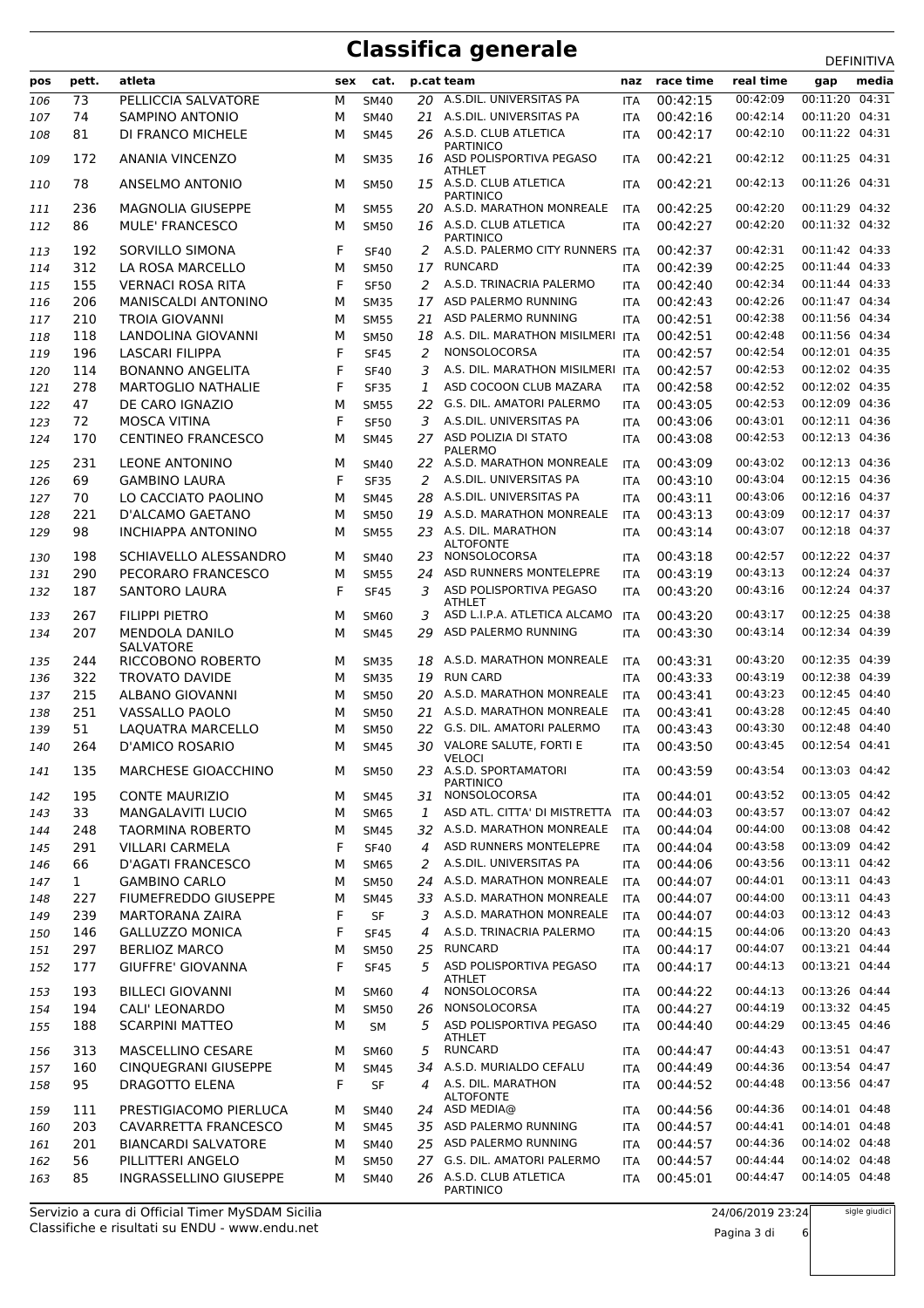| pos | pett. | atleta                              | sex | cat.        |               | p.cat team                               | naz        | race time | real time |                | media |
|-----|-------|-------------------------------------|-----|-------------|---------------|------------------------------------------|------------|-----------|-----------|----------------|-------|
|     |       |                                     |     |             |               |                                          |            |           |           | gap            |       |
| 164 | 127   | <b>D'ARRIGO FRANCESCO</b>           | М   | <b>SM55</b> | 25            | A.S.D. SPORTAMATORI<br><b>PARTINICO</b>  | <b>ITA</b> | 00:45:03  | 00:44:55  | 00:14:07       | 04:49 |
| 165 | 116   | D'IPPOLITO GIOVANNI                 | м   | <b>SM60</b> | 6             | A.S. DIL. MARATHON MISILMERI ITA         |            | 00:45:09  | 00:45:03  | 00:14:13 04:49 |       |
| 166 | 46    | <b>CRIMENTI ELIO</b>                | М   | <b>SM55</b> | 26            | G.S. DIL. AMATORI PALERMO                | <b>ITA</b> | 00:45:22  | 00:45:11  | 00:14:26 04:51 |       |
| 167 | 309   | <b>GIUFFRIDA WALTER</b>             | М   | <b>SM45</b> | 36            | <b>RUN CARD</b>                          | <b>ITA</b> | 00:45:22  | 00:45:08  | 00:14:27 04:51 |       |
| 168 | 247   | <b>SCIBETTA GIOVANNI</b>            | М   | <b>SM40</b> |               | 27 A.S.D. MARATHON MONREALE              | ITA        | 00:45:25  | 00:45:15  | 00:14:29 04:51 |       |
| 169 | 189   | <b>SEMILIA MARIO</b>                | м   | <b>SM55</b> |               | 27 ASD POLISPORTIVA PEGASO               | <b>ITA</b> | 00:45:26  | 00:45:20  | 00:14:31 04:51 |       |
|     |       |                                     |     |             |               | <b>ATHLET</b>                            |            |           |           |                |       |
| 170 | 256   | <b>SCANCARELLO PAOLO</b>            | м   | <b>SM45</b> | 37            | NOW TEAM A.S.D.                          | <b>ITA</b> | 00:45:27  | 00:45:08  | 00:14:31 04:51 |       |
| 171 | 199   | <b>ABBATE MICHELE</b>               | м   | <b>SM50</b> | 28            | ASD PALERMO RUNNING                      | <b>ITA</b> | 00:45:28  | 00:45:12  | 00:14:32 04:51 |       |
| 172 | 94    | <b>DILIBERTO MARIO</b>              | М   | <b>SM40</b> | 28            | A.S. DIL. MARATHON<br><b>ALTOFONTE</b>   | <b>ITA</b> | 00:45:28  | 00:45:16  | 00:14:33 04:51 |       |
| 173 | 294   | SILVIA GREGORIO                     | М   | <b>SM50</b> | 29            | G.S. ELEUTERO                            | ITA        | 00:45:28  | 00:45:15  | 00:14:33 04:51 |       |
| 174 | 79    | <b>BIUNDO MARIA PIA</b>             | F   | <b>SF45</b> | 6             | A.S.D. CLUB ATLETICA                     | <b>ITA</b> | 00:45:29  | 00:45:16  | 00:14:34 04:51 |       |
|     |       |                                     |     |             |               | <b>PARTINICO</b>                         |            |           |           |                |       |
| 175 | 126   | <b>COSSENTINO ROBERTO</b>           | М   | SM          | 6             | A.S.D. SPORTAMATORI<br><b>PARTINICO</b>  | <b>ITA</b> | 00:45:35  | 00:45:17  | 00:14:39 04:52 |       |
| 176 | 99    | LUCIA ANTONINO                      | м   | <b>SM60</b> | 7             | A.S. DIL. MARATHON                       | <b>ITA</b> | 00:45:40  | 00:45:25  | 00:14:44 04:52 |       |
|     |       |                                     |     |             |               | <b>ALTOFONTE</b>                         |            |           |           |                |       |
| 177 | 220   | <b>CONTI ENRICO</b>                 | м   | <b>SM40</b> | 29            | A.S.D. MARATHON MONREALE                 | <b>ITA</b> | 00:45:43  | 00:45:31  | 00:14:48 04:53 |       |
| 178 | 144   | <b>BARTOLONE MAURIZIO</b>           | М   | <b>SM60</b> | 8             | A.S.D. TRINACRIA PALERMO                 | ITA        | 00:45:50  | 00:45:42  | 00:14:54 04:54 |       |
| 179 | 113   | <b>SVIRIDENKO MARIA</b>             | F   | <b>SF35</b> | 3             | ASD MEDIA@                               | ITA        | 00:45:53  | 00:45:35  | 00:14:57 04:54 |       |
| 180 | 175   | DE LUCA VINCENZO                    | М   | <b>SM45</b> | 38            | ASD POLISPORTIVA PEGASO<br><b>ATHLET</b> | ITA        | 00:46:04  | 00:45:55  | 00:15:08 04:55 |       |
| 181 | 225   | <b>FASULLO BIAGIO</b>               | М   | <b>SM55</b> | 28            | A.S.D. MARATHON MONREALE                 | ITA        | 00:46:11  | 00:46:00  | 00:15:16 04:56 |       |
| 182 | 38    | AIELLO ANTONINO                     | М   | <b>SM40</b> | 30            | G.S. DIL. AMATORI PALERMO                | <b>ITA</b> | 00:46:15  | 00:46:03  | 00:15:20 04:56 |       |
| 183 | 176   | DI FINA ANTONIO                     | М   | <b>SM55</b> | 29            | ASD POLISPORTIVA PEGASO                  | ITA        | 00:46:16  | 00:46:08  | 00:15:20 04:56 |       |
|     |       |                                     |     |             |               | <b>ATHLET</b>                            |            |           |           |                |       |
| 184 | 165   | LUPPINO ANTONIETTA                  | F   | <b>SF55</b> | 2             | A.S.D. MURIALDO CEFALU                   | <b>ITA</b> | 00:46:17  | 00:46:06  | 00:15:21 04:56 |       |
| 185 | 89    | <b>RUSSO GIUSEPPE</b>               | М   | <b>SM45</b> | 39            | A.S.D. CLUB ATLETICA<br><b>PARTINICO</b> | <b>ITA</b> | 00:46:19  | 00:46:15  | 00:15:23 04:57 |       |
| 186 | 292   | PASSAFIUME GIUSEPPE                 | м   | <b>SM60</b> | 9             | ASD GRUPPO SPORTIVO VIGILI               | <b>ITA</b> | 00:46:22  | 00:46:11  | 00:15:26 04:57 |       |
|     |       |                                     |     |             |               | URBANI PALERMO                           |            |           |           |                |       |
| 187 | 213   | <b>MORANDO GIUSEPPE</b>             | М   | <b>SM35</b> |               | 20 CORLEONE MARATHON                     | ITA        | 00:46:22  | 00:46:09  | 00:15:26 04:57 |       |
| 188 | 285   | PASSAFIUME FRANCESCO                | М   | <b>SM</b>   | 7             | A.S.D. HIMERA MARATHON                   | <b>ITA</b> | 00:46:22  | 00:46:10  | 00:15:26 04:57 |       |
| 189 | 133   | <b>MANCUSO MARIA CRISTINA</b>       | F   | <b>SF50</b> | 4             | A.S.D. SPORTAMATORI<br><b>PARTINICO</b>  | <b>ITA</b> | 00:46:29  | 00:46:24  | 00:15:33 04:58 |       |
| 190 | 150   | PERTICAROLI VALERIA                 | F   | <b>SF50</b> | 5             | A.S.D. TRINACRIA PALERMO                 | <b>ITA</b> | 00:46:31  | 00:46:22  | 00:15:36 04:58 |       |
| 191 | 157   | VACCARO ALESSANDRO                  | М   | <b>SM50</b> | 30            | A.S.D. TRINACRIA PALERMO                 | ITA        | 00:46:34  | 00:46:18  | 00:15:39 04:58 |       |
| 192 | 21    | CAPOLINGUA GIANFRANCO               | М   | <b>SM55</b> |               | 30 A.S.D. PODISTICA CAPO                 | ITA        | 00:46:43  | 00:46:32  | 00:15:47 04:59 |       |
|     |       |                                     |     |             |               | D'ORLANDO                                |            |           |           |                |       |
| 193 | 35    | <b>REGINA SALVATORE</b>             | М   | <b>SM65</b> | 3             | ASD ATL. CITTA' DI MISTRETTA             | ITA        | 00:46:55  | 00:46:43  | 00:15:59 05:01 |       |
| 194 | 14    | <b>MAGGIO ANTONINO</b>              | М   | <b>SM50</b> | 31            | A.S. DIL. TALIN CLUB NICOSIA             | ITA        | 00:46:57  | 00:46:53  | 00:16:02 05:01 |       |
| 195 | 233   | LO IACONO IGNAZIO                   | М   | SM60        | 10            | A.S.D. MARATHON MONREALE                 | <b>ITA</b> | 00:47:07  | 00:47:01  | 00:16:11 05:02 |       |
| 196 | 44    | <b>BIUNDO IGNAZIO</b>               | М   | <b>SM60</b> | 11            | G.S. DIL. AMATORI PALERMO                | <b>ITA</b> | 00:47:08  | 00:46:54  | 00:16:12 05:02 |       |
| 197 | 92    | <b>BENTIVEGNA ANTONINA</b>          | F   | <b>SF40</b> |               | 5 A.S. DIL. MARATHON<br><b>ALTOFONTE</b> | ITA        | 00:47:13  | 00:47:00  | 00:16:18 05:02 |       |
| 198 | 141   | ZEFERINO SALVATORE                  | м   | <b>SM55</b> |               | 31 A.S.D. SPORTAMATORI                   | ITA        | 00:47:19  | 00:47:14  | 00:16:23 05:03 |       |
|     |       |                                     |     |             |               | <b>PARTINICO</b>                         |            |           |           |                |       |
| 199 | 242   | PITISI DEBORA                       | F   | <b>SF40</b> | 6             | A.S.D. MARATHON MONREALE                 | <b>ITA</b> | 00:47:19  | 00:47:12  | 00:16:23 05:03 |       |
| 200 | 284   | PARRINELLO AGOSTINO                 | М   | <b>SM60</b> |               | 12 A.S.D. HIMERA MARATHON                | <b>ITA</b> | 00:47:21  | 00:47:09  | 00:16:25 05:03 |       |
| 201 | 287   | LUZZU ANTONIO MARIO                 | М   | <b>SM65</b> | 4             | ASD RUNNERS MONTELEPRE                   | ITA        | 00:47:26  | 00:47:18  | 00:16:30 05:04 |       |
| 202 | 87    | <b>NACCI RODOLFO</b>                | м   | <b>SM40</b> |               | 31 A.S.D. CLUB ATLETICA<br>PARTINICO     | ITA        | 00:47:27  | 00:47:09  | 00:16:31 05:04 |       |
| 203 | 252   | ZERBO GIOACCHINO                    | м   | <b>SM40</b> |               | 32 A.S.D. MARATHON MONREALE              | ITA        | 00:47:27  | 00:47:09  | 00:16:31 05:04 |       |
| 204 | 60    | <b>CARUSO FRANCESCO</b>             | М   | <b>SM40</b> |               | 33 A.S. DIL. POL. ATL. BAGHERIA          | <b>ITA</b> | 00:47:28  | 00:47:23  | 00:16:32 05:04 |       |
| 205 | 159   | <b>CASSATARO DANIELA</b>            | F   | <b>SF45</b> | $\mathcal{I}$ | A.S.D. MURIALDO CEFALU                   | <b>ITA</b> | 00:47:31  | 00:47:23  | 00:16:36 05:04 |       |
| 206 | 229   | <b>GUGLIELMO TERESA</b>             | F   | SF          | 5             | A.S.D. MARATHON MONREALE                 | <b>ITA</b> | 00:47:48  | 00:47:43  | 00:16:52 05:06 |       |
| 207 | 250   | VASSALLO ANTONINO                   | М   | <b>SM65</b> | 5             | A.S.D. MARATHON MONREALE                 | <b>ITA</b> | 00:47:58  | 00:47:48  | 00:17:02 05:07 |       |
| 208 | 238   | <b>MARCHESE ROSALIA</b>             | F   | <b>SF50</b> | 6             | A.S.D. MARATHON MONREALE                 | ITA        | 00:48:13  | 00:48:08  | 00:17:18 05:09 |       |
| 209 | 323   | <b>BONO GIUSEPPE</b>                | М   | SM60        | 13            | ASD MEDIA@                               | <b>ITA</b> | 00:48:14  | 00:48:04  | 00:17:18 05:09 |       |
| 210 | 258   | <b>MACCA GIOVANNI</b>               | М   | SM60        | 14            | ASD NO AL DOPING RAGUSA                  | ITA        | 00:48:15  | 00:48:04  | 00:17:20 05:09 |       |
| 211 | 310   | <b>GUGLIELMINI MARCELLO</b>         | М   | <b>SM35</b> | 21            | ACSI SICILIA OCCIDENTALE                 | <b>ITA</b> | 00:48:25  | 00:48:02  | 00:17:29 05:10 |       |
|     | 115   | CARROTTA RITA                       | F   |             | 7             | A.S. DIL. MARATHON MISILMERI ITA         |            | 00:48:27  | 00:48:22  | 00:17:31 05:10 |       |
| 212 |       | PORRACCHIO ANTONIO                  |     | <b>SF50</b> |               | <b>RUNCARD</b>                           |            |           | 00:48:25  | 00:17:39 05:11 |       |
| 213 | 317   |                                     | М   | <b>SM50</b> | 32            |                                          | <b>ITA</b> | 00:48:34  |           | 00:17:46 05:12 |       |
| 214 | 205   | MANGIARACINA LIVIO                  | М   | SM40        | 34            | ASD PALERMO RUNNING                      | <b>ITA</b> | 00:48:42  | 00:48:21  | 00:17:56 05:13 |       |
| 215 | 101   | RINICELLA PAOLO<br><b>FRANCESCO</b> | м   | <b>SM70</b> | $\mathbf{1}$  | A.S. DIL. MARATHON<br><b>ALTOFONTE</b>   | ITA        | 00:48:51  | 00:48:37  |                |       |
| 216 | 50    | <b>FARO DARIO</b>                   | М   | <b>SM40</b> |               | 35 G.S. DIL. AMATORI PALERMO             | <b>ITA</b> | 00:48:53  | 00:48:39  | 00:17:58 05:13 |       |
| 217 | 41    | ALIOTO FRANCESCA PAOLA              | F   | <b>SF50</b> | 8             | G.S. DIL. AMATORI PALERMO                | <b>ITA</b> | 00:48:54  | 00:48:44  | 00:17:58 05:13 |       |
| 218 | 119   | SOLE ALESSANDRO                     | М   | <b>SM35</b> |               | 22 A.S. DIL. MARATHON MISILMERI ITA      |            | 00:48:56  | 00:48:51  | 00:18:00 05:13 |       |
| 219 | 228   | GIALLOMBARDO ALESSIO                | М   | SM40        | 36            | A.S.D. MARATHON MONREALE                 | <b>ITA</b> | 00:48:56  | 00:48:37  | 00:18:01 05:13 |       |
| 220 | 145   | DI BENEDETTO CLAUDIA                | F   | SF          | 6             | A.S.D. TRINACRIA PALERMO                 | ITA        | 00:48:57  | 00:48:43  | 00:18:02 05:14 |       |
|     |       |                                     |     |             |               |                                          |            |           |           |                |       |

Classifiche e risultati su ENDU - www.endu.net Servizio a cura di Official Timer MySDAM Sicilia

Pagina 4 di 6

sigle giudici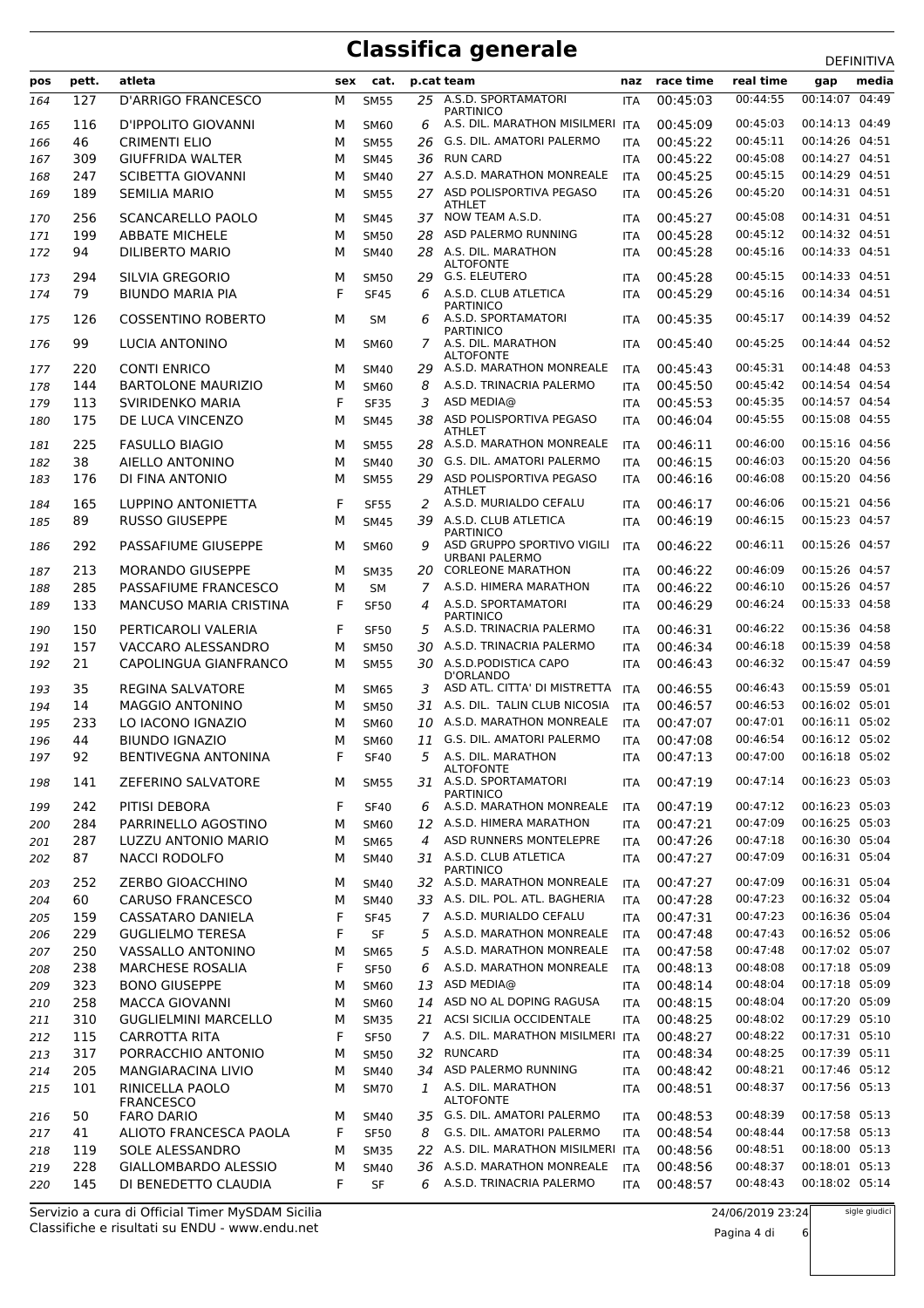|     |       |                              |   |             |    |                                            |            |              |           | <b>DLIIIVIIIVA</b> |
|-----|-------|------------------------------|---|-------------|----|--------------------------------------------|------------|--------------|-----------|--------------------|
| pos | pett. | atleta                       |   | sex cat.    |    | p.cat team                                 | naz        | race time    | real time | media<br>gap       |
| 221 | 281   | <b>ALONGI GIORGIO</b>        | М | <b>SM40</b> |    | 37 A.S.D. HIMERA MARATHON                  | <b>ITA</b> | 00:49:11     | 00:48:59  | 00:18:16 05:15     |
| 222 | 84    | <b>GIAMBRONE NATALINO</b>    | M | <b>SM50</b> |    | 33 A.S.D. CLUB ATLETICA                    | <b>ITA</b> | 00:49:17     | 00:48:59  | 00:18:22 05:16     |
|     |       |                              |   |             |    | <b>PARTINICO</b>                           |            |              |           |                    |
| 223 | 320   | <b>TAORMINA MICHELANGELO</b> | м | <b>SM40</b> | 38 | RUNCARD                                    | <b>ITA</b> | 00:49:20     | 00:49:08  | 00:18:25 05:16     |
| 224 | 110   | MORTILLARO GIOVAN            | М | <b>SM45</b> | 40 | ASD MEDIA@                                 | <b>ITA</b> | 00:49:47     | 00:49:34  | 00:18:52 05:19     |
|     |       | <b>BATTISTA</b>              |   |             |    |                                            |            |              |           |                    |
| 225 | 301   | CIULLO ALBERTO               | M | <b>SM60</b> |    | 15 RUN CARD                                | ITA        | 00:49:51     | 00:49:37  | 00:18:55 05:19     |
| 226 | 276   | <b>GIURFIDA VINCENZO</b>     | M | <b>SM45</b> | 41 | ASD COCOON CLUB MAZARA                     | <b>ITA</b> | 00:49:55     | 00:49:40  | 00:18:59 05:20     |
| 227 | 237   | <b>MANNO MAURIZIO</b>        | М | <b>SM50</b> | 34 | A.S.D. MARATHON MONREALE                   | <b>ITA</b> | 00:49:59     | 00:49:40  | 00:19:03 05:20     |
| 228 | 232   | LO IACONO ILARIO             | М | <b>SM</b>   | 8  | A.S.D. MARATHON MONREALE                   | ITA        | 00:50:00     | 00:49:40  | 00:19:04 05:20     |
| 229 | 216   | <b>BADAGLIACCA ANTONINO</b>  | М | <b>SM65</b> | 6  | A.S.D. MARATHON MONREALE                   | <b>ITA</b> | 00:50:04     | 00:49:56  | 00:19:09 05:21     |
| 230 | 277   | <b>GUARDALA' VITO</b>        | М | <b>SM45</b> | 42 | ASD COCOON CLUB MAZARA                     | <b>ITA</b> | 00:50:07     | 00:49:52  | 00:19:12 05:21     |
| 231 | 183   | LO PRATO ANTONINO            | М | <b>SM70</b> | 2  | ASD POLISPORTIVA PEGASO                    | <b>ITA</b> | 00:50:09     | 00:49:54  | 00:19:13 05:21     |
|     |       |                              |   |             |    | ATHLET                                     |            |              |           |                    |
| 232 | 53    | <b>MARCHESE CATERINA</b>     | F | <b>SF45</b> | 8  | G.S. DIL. AMATORI PALERMO                  | <b>ITA</b> | 00:50:09     | 00:50:00  | 00:19:14 05:21     |
| 233 | 153   | <b>SCIACCA GIOVANNI</b>      | М | SM60        | 16 | A.S.D. TRINACRIA PALERMO                   | <b>ITA</b> | 00:50:11     | 00:49:59  | 00:19:15 05:21     |
| 234 | 143   | <b>ARENA MASSIMO</b>         | M | <b>SM55</b> |    | 32 A.S.D. TRINACRIA PALERMO                | <b>ITA</b> | 00:50:25     | 00:50:16  | 00:19:29 05:23     |
| 235 | 58    | ANDREOZZI FILIPPO            | М | <b>SM60</b> |    | 17 A.S.D. POL. PALME                       | <b>ITA</b> | 00:50:48     | 00:50:31  | 00:19:52 05:25     |
| 236 | 8     | CALCATERRA CARMELO           | м | <b>SM60</b> | 18 | A.S.D. TRACK CLUB MASTER CL ITA            |            | 00:50:48     | 00:50:28  | 00:19:52 05:25     |
| 237 | 130   | <b>MACALUSO GIOVANNI</b>     | M | <b>SM45</b> |    | 43 A.S.D. SPORTAMATORI                     | <b>ITA</b> | 00:50:54     | 00:50:46  | 00:19:59 05:26     |
|     |       |                              |   |             |    | <b>PARTINICO</b><br>23 A.S.D. SPORTAMATORI |            |              | 00:50:37  |                    |
| 238 | 125   | <b>COSSENTINO ANTONIO</b>    | м | <b>SM35</b> |    | <b>PARTINICO</b>                           | <b>ITA</b> | 00:50:54     |           | 00:19:59 05:26     |
| 239 | 48    | DI GANCI VITO                | м | <b>SM65</b> | 7  | G.S. DIL. AMATORI PALERMO                  | <b>ITA</b> | 00:51:06     | 00:50:54  | 00:20:10 05:27     |
| 240 | 149   | <b>MONARCA GIUSEPPE</b>      | М | <b>SM65</b> | 8  | A.S.D. TRINACRIA PALERMO                   | <b>ITA</b> | 00:51:08     | 00:50:56  | 00:20:12 05:28     |
| 241 | 148   | MINAGRA MARIA CLARA          | F | <b>SF65</b> | 1  | A.S.D. TRINACRIA PALERMO                   | <b>ITA</b> | 00:51:08     | 00:50:58  | 00:20:12 05:28     |
| 242 | 303   | DI CARLO GAETANO             | М | <b>SM45</b> |    | 44 RUNCARD                                 | <b>ITA</b> | 00:51:16     | 00:51:04  | 00:20:21 05:28     |
| 243 | 68    | DI NOTO SABRINA              | F | <b>SF40</b> | 7  | A.S.DIL. UNIVERSITAS PA                    | <b>ITA</b> | 00:51:21     | 00:51:14  | 00:20:25 05:29     |
|     |       |                              |   |             |    | ASD PALERMO RUNNING                        |            |              | 00:51:05  | 00:20:26 05:29     |
| 244 | 327   | <b>GIRGENTI DANILO</b>       | М | <b>SM45</b> | 45 |                                            | <b>ITA</b> | 00:51:21     |           |                    |
| 245 | 208   | PALMERI ANTONINO             | M | <b>SM50</b> | 35 | ASD PALERMO RUNNING                        | <b>ITA</b> | 00:51:22     | 00:51:06  | 00:20:27 05:29     |
| 246 | 57    | <b>TANTILLO NICOLO'</b>      | М | <b>SM50</b> | 36 | G.S. DIL. AMATORI PALERMO                  | <b>ITA</b> | 00:51:32     | 00:51:21  | 00:20:36 05:30     |
| 247 | 108   | <b>MANIACI STEFANO</b>       | M | <b>SM65</b> | 9  | ASD MEDIA@                                 | <b>ITA</b> | 00:51:36     | 00:51:26  | 00:20:41 05:31     |
| 248 | 288   | <b>MULE' GIUSEPPE</b>        | M | <b>SM55</b> | 33 | ASD RUNNERS MONTELEPRE                     | <b>ITA</b> | 00:51:37     | 00:51:29  | 00:20:41 05:31     |
| 249 | 39    | ALBANESE MARIA PIA           | F | <b>SF50</b> | 9  | G.S. DIL. AMATORI PALERMO                  | <b>ITA</b> | 00:51:49     | 00:51:38  | 00:20:53 05:32     |
| 250 | 273   | D'AGUANNO FLORIANA           | F | <b>SF40</b> | 8  | ASD COCOON CLUB MAZARA                     | <b>ITA</b> | 00:51:57     | 00:51:50  | 00:21:01 05:33     |
| 251 | 299   | <b>CARRA MASSIMO</b>         | М | <b>SM45</b> | 46 | <b>RUN CARD</b>                            | ITA        | 00:52:08     | 00:51:51  | 00:21:12 05:34     |
| 252 | 234   | <b>MACALUSO VITTORIO</b>     | М | <b>SM65</b> | 10 | A.S.D. MARATHON MONREALE                   | <b>ITA</b> | 00:52:15     | 00:52:10  | 00:21:20 05:35     |
| 253 | 262   | <b>NERI MATTEO</b>           | M | <b>SM45</b> |    | 47 G.S. BANCARI ROMANI                     | <b>ITA</b> | 00:52:18     | 00:52:00  | 00:21:22 05:35     |
| 254 | 109   | <b>MESSINA FABIO</b>         | M | <b>SM55</b> | 34 | ASD MEDIA@                                 | <b>ITA</b> | 00:52:20     | 00:51:59  | 00:21:24 05:35     |
| 255 | 112   | PURPURA PIETRO               | М | SM60        | 19 | ASD MEDIA@                                 | <b>ITA</b> | 00:52:20     | 00:52:00  | 00:21:24 05:35     |
| 256 | 325   | MERCADANTE IGNAZIO           | М | <b>SM50</b> |    | 37 A.S. DIL. POL. ATL. BAGHERIA            | <b>ITA</b> | 00:52:25     | 00:52:07  | 00:21:30 05:36     |
| 257 | 77    | ADDAMO MASINO                | М | <b>SM50</b> |    | 38 A.S.D. CLUB ATLETICA                    |            | ITA 00:52:29 | 00:52:11  | 00:21:33 05:36     |
|     |       |                              |   |             |    | <b>PARTINICO</b>                           |            |              |           |                    |
| 258 | 36    | <b>TRONCALE GIUSEPPE</b>     | м | <b>SM75</b> | 1  | <b>G.P. MARCIATORI COGLIATE</b>            | ITA        | 00:52:43     | 00:52:25  | 00:21:47 05:38     |
| 259 | 308   | <b>GINTOLE CORRADO</b>       | М | SM60        | 20 | <b>ACSI</b>                                | <b>ITA</b> | 00:52:53     | 00:52:36  | 00:21:57 05:39     |
| 260 | 191   | COSTANTINO LOREDANA          | F | <b>SF40</b> | 9  | A.S.D. PALERMO CITY RUNNERS ITA            |            | 00:52:55     | 00:52:37  | 00:21:59 05:39     |
| 261 | 9     | <b>DOVICO FRANCO</b>         | М | <b>SM65</b> | 11 | A.S.D. TRACK CLUB MASTER CL ITA            |            | 00:53:00     | 00:52:53  | 00:22:04 05:40     |
| 262 | 200   | <b>ARDILIO MICHELE</b>       | М | SM          | 9  | ASD PALERMO RUNNING                        | <b>ITA</b> | 00:53:14     | 00:52:57  | 00:22:18 05:41     |
| 263 | 307   | <b>GANGI DINO ANTONINO</b>   | М | <b>SM50</b> | 39 | <b>RUNCARD</b>                             | <b>ITA</b> | 00:53:27     | 00:53:11  | 00:22:31 05:42     |
| 264 | 20    | KUNINA OLHA                  | F | <b>SF35</b> | 4  | A.S. DIL. TORREBIANCA                      | <b>UKR</b> | 00:53:41     | 00:53:20  | 00:22:45 05:44     |
|     |       |                              |   |             |    | A.S.DIL. UNIVERSITAS PA                    |            | 00:53:59     | 00:53:55  | 00:23:03 05:46     |
| 265 | 324   | PISCITELLO ANTONINO          | М | <b>SM75</b> | 2  |                                            | <b>ITA</b> |              |           |                    |
| 266 | 319   | <b>RUSSO GIOVANNI</b>        | М | <b>SM40</b> | 39 | ACSI COMITATO PROV.LE<br><b>PALERMO</b>    | <b>ITA</b> | 00:54:17     | 00:53:56  | 00:23:21 05:48     |
| 267 | 107   | <b>GIAMBRONE CALOGERO</b>    | М | <b>SM60</b> | 21 | ASD MEDIA@                                 | ITA        | 00:54:23     | 00:54:04  | 00:23:28 05:48     |
| 268 | 106   | DI BELLA VITTORIO            | М | <b>SM45</b> | 48 | ASD MEDIA@                                 | <b>ITA</b> | 00:54:26     | 00:54:07  | 00:23:31 05:49     |
| 269 | 272   | CRIMALDI ANTONINO            | М | <b>SM45</b> | 49 | ASD COCOON CLUB MAZARA                     | <b>ITA</b> | 00:54:27     | 00:54:12  | 00:23:32 05:49     |
| 270 | 280   | <b>VELLA MARIA ELENA</b>     | F | <b>SF45</b> | 9  | ASD COCOON CLUB MAZARA                     | <b>ITA</b> | 00:54:27     | 00:54:12  | 00:23:32 05:49     |
| 271 | 255   | <b>CARDILLO MARIO</b>        | М | SM60        | 22 | NOW TEAM A.S.D.                            | <b>ITA</b> | 00:54:31     | 00:54:11  | 00:23:35 05:49     |
|     |       |                              |   |             |    |                                            |            |              |           |                    |
| 272 | 28    | <b>VALENTI GAETANO</b>       | М | <b>SM55</b> |    | 35 A.S.D. PODISTICA CAPO<br>D'ORLANDO      | ITA        | 00:54:33     | 00:54:21  | 00:23:38 05:50     |
| 273 | 321   | TERZO CASTRENZE ALDO         | М | <b>SM60</b> |    | 23 ACSI SICILIA OCCIDENTALE                | ITA        | 00:54:39     | 00:54:24  | 00:23:43 05:50     |
| 274 | 204   | CORSARO UMBERTO              | М | <b>SM55</b> | 36 | ASD PALERMO RUNNING                        | <b>ITA</b> | 00:55:13     | 00:54:57  | 00:24:18 05:54     |
| 275 | 154   | VASSALLO ROSALIA             | F | <b>SF55</b> | 3  | A.S.D. TRINACRIA PALERMO                   | <b>ITA</b> | 00:55:34     | 00:55:16  | 00:24:39 05:56     |
| 276 | 134   | MANDARO' CARMELO             | М | <b>SM55</b> |    | 37 A.S.D. SPORTAMATORI                     | <b>ITA</b> | 00:56:03     | 00:55:45  | 00:25:07 05:59     |
|     |       |                              |   |             |    | <b>PARTINICO</b>                           |            |              |           |                    |
| 277 | 80    | CHIAVELLO MADDALENA          | F | <b>SF45</b> |    | 10 A.S.D. CLUB ATLETICA                    | <b>ITA</b> | 00:56:03     | 00:55:46  | 00:25:07 05:59     |
| 278 | 18    | <b>MARTINI AMEDEO</b>        | М | <b>SM65</b> | 12 | <b>PARTINICO</b><br>DELTA SPEDIZIONI       | <b>ITA</b> | 00:56:07     | 00:55:47  | 00:25:11 06:00     |
|     | 306   | FERRERI NICOLO'              | М |             |    | 38 ACSI COMITATO PROV.LE                   |            | 00:56:14     | 00:55:53  | 00:25:18 06:00     |
| 279 |       |                              |   | <b>SM55</b> |    | PALERMO                                    | <b>ITA</b> |              |           |                    |

Pagina 5 di 6

sigle giudici